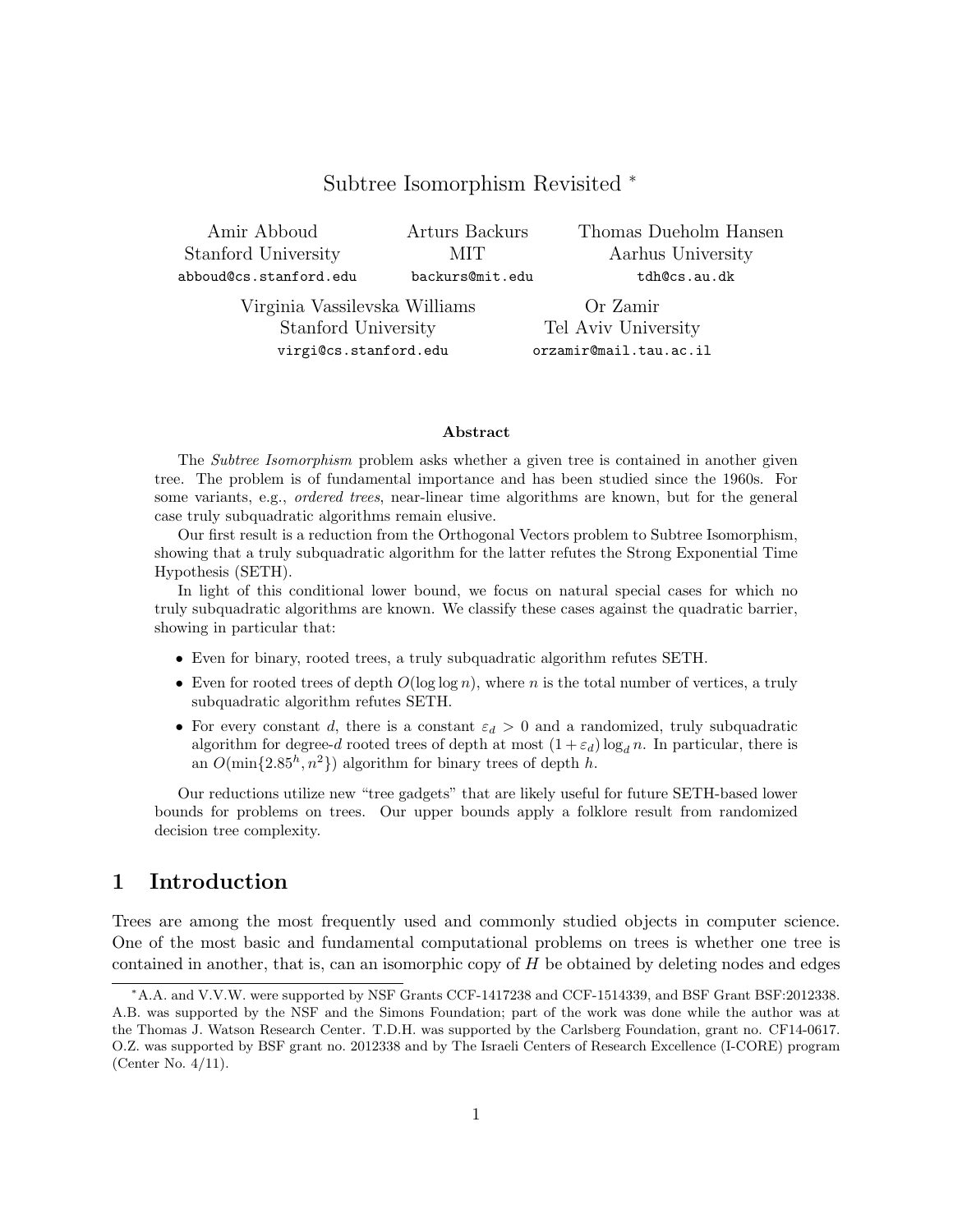of G. This problem is known under three names: Subtree Isomorphism, Tree Pattern Matching and Subgraph Isomorphism on Trees. There are a few variants of the problem, mainly determined by  $(1)$ whether the trees are rooted or unrooted, (2) whether their degrees are bounded, and (3) whether the trees are ordered, i.e. whether the order of the children of each node must be preserved by the isomorphism. In this paper we focus on the case of rooted, unordered trees with degrees bounded by a constant d.

Because of its fundamental importance, the time complexity of Subtree Isomorphism has been studied since the 1960s, e.g. by Matula [44] and Edmonds (see [45]). The problem is an interesting special case of the Subgraph Isomorphism problem, studied extensively in theoretical computer science. Subgraph Isomorphism is well known to be NP-hard since it generalizes hard problems such as Clique [34]. It is notoriously difficult: unlike most natural NP-complete problems, it requires  $2^{\omega(n)}$ time (under the exponential time hypothesis (ETH)) [18]. Special cases of subgraph isomorphism, especially ones that are in P, have received extensive attention. A recent 85-page paper by Marx and Pilipczuk [42] covers the case in which H is of fixed constant size. Besides fixing the size of H, there are other non-trivial ways to make the problem polynomial time solvable; Subtree Isomorphism is the earliest and arguably the most natural one. Polynomial time algorithms were also obtained for biconnected outerplanar graphs [39], two-connected series-parallel graphs [41], and more [43, 19], while it is known that further generalizations quickly become NP-hard, e.g., when  $G$  is a forest and H is a binary tree  $[24]$ .

The problem is also of practical relevance, since it can model important applications in a wide variety of areas. Subtree Isomorphism is at the core of many more expressive problems, such as Largest Common Subtree [35, 6, 7], which generally ask: how "similar" are two trees? Application areas include computational biology [58], structured text databases [36], and compiler optimization [52]. Several definitions of tree-similarity have been proposed, and the search for fast algorithms for computing them, both in theory and in practice, has been ongoing for a few decades - see [10, 23, 27, 53] for surveys and textbooks. We focus on Subtree Isomorphism, and then briefly discuss how the techniques introduced in this paper can be adapted to prove new results for the Largest Common Subtree problem as well.

Previous results. According to Matula [45], the first algorithms for Subtree Isomorphism were proposed in 1968 independently by Edmonds and Matula himself [44]. 10 years later, Reyner [48] and Matula [45] showed that these algorithms run in polynomial time and the runtime is  $O(n^{2.5})$ . The algorithm executes many calls to a subroutine that solves maximum matching in bipartite graphs. These result were for rooted trees, and later Chung [14] showed that the same bounds can be achieved for unrooted trees. In 1983, Lingas [38] shaved a log factor, and the most recent development was in 1999 by Shamir and Tsur [51] who used the more recent randomized algorithms for bipartite matching [13] to reduce the runtime to  $O(n^{\omega})$  where  $\omega < 2.373$  is the matrix multiplication exponent [56, 22].

Interestingly, in the most basic case of rooted and constant degree trees, even the early algorithms run in  $O(n^2)$  time, and the fastest known runtime is  $O(n^2/\log n)$  [38, 51]. For comparison, when the trees are *ordered*, a long line of STOC/FOCS papers [37, 21, 15, 32, 33, 16] brought down the complexity of the problem from quadratic [28] to  $O(n \log n)$  time [17]. It is natural to wonder whether the same improvements can be achieved in the case of unordered trees.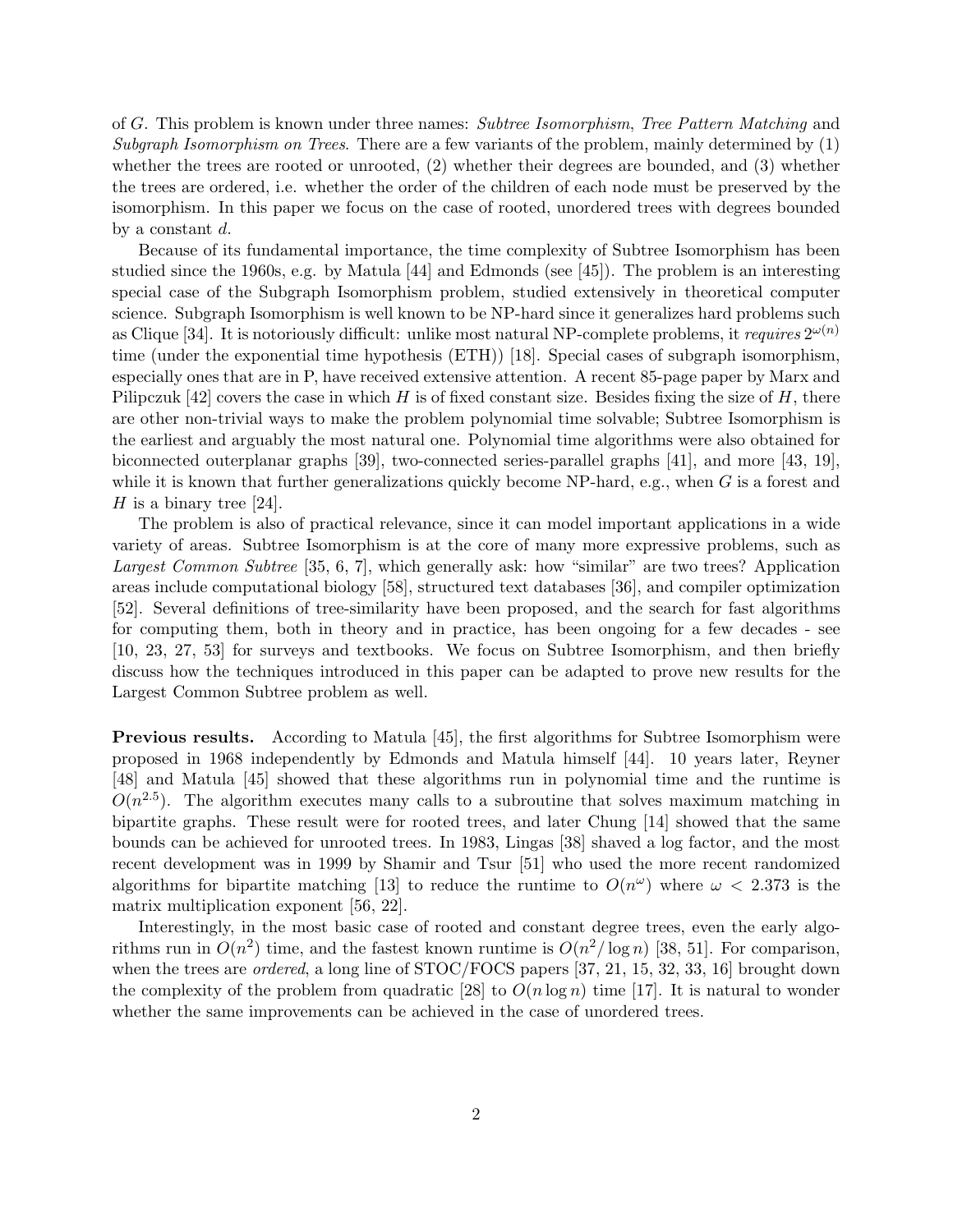Main results. Our main result is a conditional lower bound for Subtree Isomorphism. We show that a truly subquadratic algorithm is unlikely, even on very restricted cases such as those of binary, rooted trees or rooted trees of depth  $O(\log \log n)$ . A matching upper bound, up to  $n^{o(1)}$  factors, has been known since the 1960s (we briefly discuss this algorithm in Section 3).

Our lower bounds are conditioned on the well-known Strong Exponential Time Hypothesis (SETH) of Impagliazzo, Paturi and Zane  $[30, 31]$  which roughly states that as k grows, k-SAT on n variables requires  $2^{(1-\varepsilon)n}$  poly $(n)$  time for all  $\varepsilon > 0$ . Our result for Subtree Isomorphism is the first "SETH-hard" problem on *trees*, which is an exciting addition to the diverse list<sup>1</sup> which already includes problems on vectors [55], (general) graphs [47, 49, 3, 2], sequences [5, 9, 1, 12], and curves [11]. Our ideas and constructions of "tree gadgets" are useful for proving conditional lower bounds for other problems on trees. We demonstrate this with a lower bound for the Largest Common Subtree problem, discussed below.

**Theorem 1.** For all  $d \geq 2$ , Subtree Isomorphism on two rooted, unordered trees of size  $O(n)$ , degree d, and height  $h \leq 2 \log_d n + O(\log \log n)$  cannot be solved in truly subquadratic  $O(n^{2-\epsilon})$  time under SETH.

More generally, if the size of the smaller tree is  $n$  and the bigger tree is  $m$ , then our lower bound says that  $O(nm^{1-\epsilon})$  time refutes SETH. We remark that since SETH is believed to hold even for randomized algorithms, our lower bound is also a barrier for truly subquadratic randomized algorithms.

To complement our lower bound, we proceed to tackle natural restrictions of the problem algorithmically. The most natural way to restrict tree inputs is to bound the degree or height. Our lower bound leaves little room for improvement: Even on binary trees of height  $(2+o(1)) \log n$  any algorithm must take quadratic time under SETH (note that the minimum height of a binary tree is  $\log n$ ).

An intriguing case is when the trees are binary and almost complete, i.e.,  $d = 2$  and  $h =$  $(1+o(1))$  log n. We are unable to show a super-linear lower bound in this case, nor are we able to obtain a deterministic algorithm that runs in truly subquadratic time. Nevertheless, we present a randomized, Las Vegas, algorithm that solves this case in truly subquadratic  $O(n^{1.507})$  time. Our algorithm solves more general cases:

Theorem 2. There is a randomized algorithm for rooted Subtree Isomorphism with expected running time  $O(\min\{2.8431^h, n^2\})$  for trees H and G of size  $O(n)$  and height at most h. In particular, the algorithm runs in time  $O(n^{1.507})$  for trees of depth  $(1+o(1)) \cdot \log_2 n$  and is truly subquadratic for trees of depth  $h \leq 1.3267 \cdot \log_2 n$ .

Our algorithm is simple, natural, and easy to implement. Perhaps more interesting than the upper bound itself is that the technique we use to obtain it uses a technique from randomized decision tree complexity.

We also consider the case of ternary trees, providing a fast Las Vegas algorithm for it. Our approach is similar to that of the binary tree case. However, here we use a computer program to analyze the expected running time of the algorithm.

Theorem 3. There is a randomized algorithm that can solve Subtree Isomorphism on two rooted ternary trees of size  $O(n)$  and height at most h in expected  $O\left(\min\left\{6.107^h, n^2\right\}\right)$  time.

<sup>&</sup>lt;sup>1</sup>These are problems with  $O(n^c)$  upper bounds for some  $c > 1$  and an  $O(n^{c-\epsilon})$  algorithm, for some  $\varepsilon > 0$ , is known to refute SETH.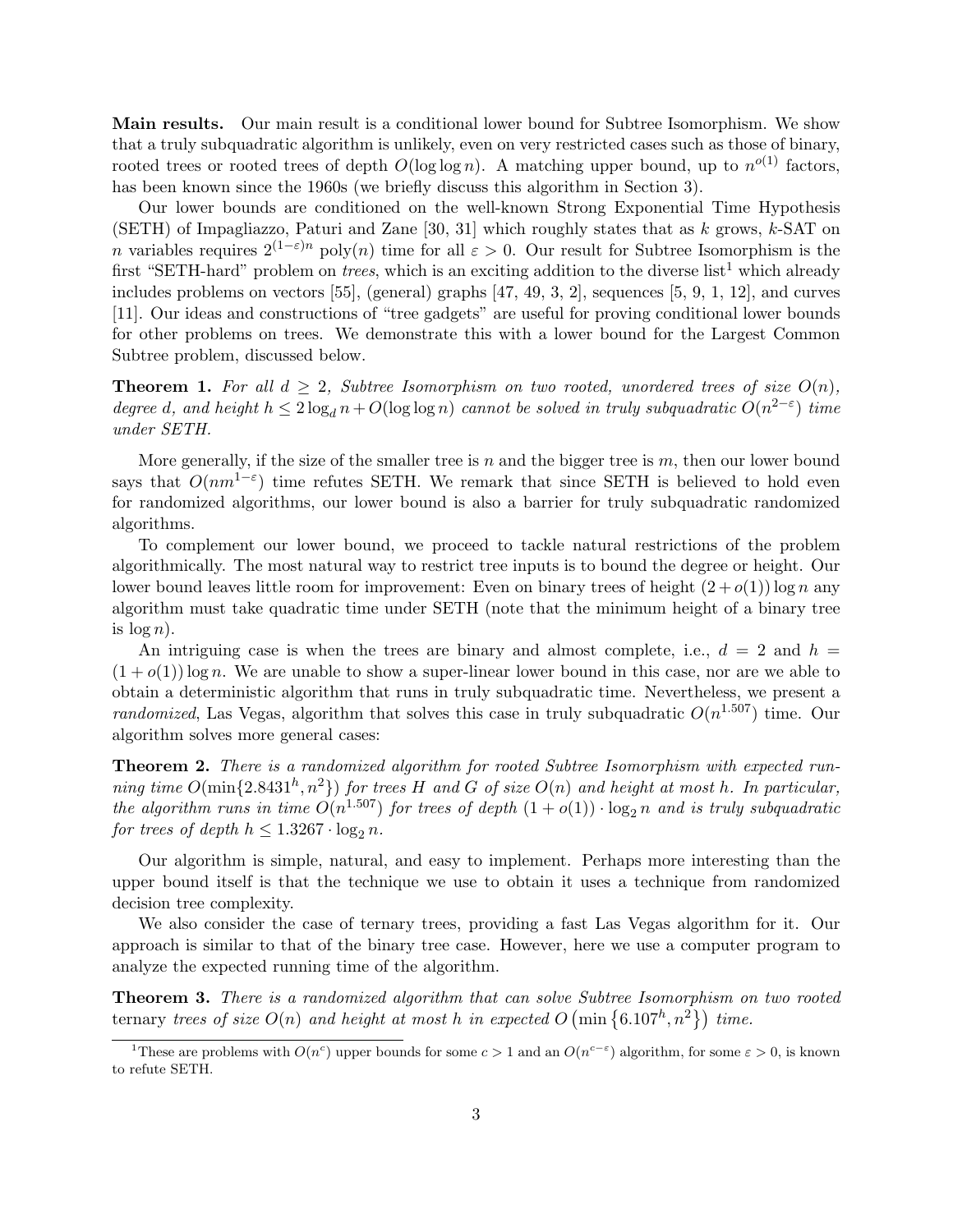Finally, we generalize our algorithms to obtain truly subquadratic algorithms for rooted Subtree Isomorphism on trees with small height and constant degree d, for any  $d \geq 2$ .

**Theorem 4.** There is a randomized algorithm that solves Subtree Isomorphism on two rooted trees of size  $O(n)$ , constant degree d, and height at most h in expected time

$$
O\left(\min\left\{\left(d^2-\frac{1}{3}d+\frac{2}{3}\right)^h, n^2\right\}\right).
$$

In particular, the algorithm is strongly subquadratic for trees of height

$$
h \leq \left(\frac{\log(d^2)}{\log(d^2 - \frac{1}{3}d + \frac{2}{3})} - \epsilon\right) \cdot \log_d n,
$$

for any constant  $\epsilon > 0$ .

The bound in the above theorem is not tight for small d, as our algorithms for  $d = 2$  and  $d = 3$ show. For example, it is not subquadratic (on small depth trees) unless  $d > 3$ . To obtain the upper bound, we prove a new randomized query complexity upper bound for bipartite perfect matching, which could be of independent interest (Lemma 4).

This work is another example of a fine-grained study of the complexity of fundamental problems in P under natural parameterizations. This approach was formalized in two recent works [4, 25].

Techniques and other results. To prove our SETH hardness results we show reductions from Orthogonal Vectors to Subtree Isomorphism in Section 2. The reductions follow all previous SETHhardness results in spirit, but require careful constructions of "tree gadgets" that represent vectors, as well as techniques for combining the gadgets into two big trees  $H$  and  $G$  for which the existence of an orthogonal pair of vectors determines whether  $H$  is contained in  $G$ . Our reduction is clean and simple, but it gets more tricky when restricted to trees of constant degree.

Our reduction is easily modified to obtain similar lower bounds for related problems such as Largest Common Subtree on two trees (LCST). This problem is NP-hard when the number of trees is a parameter or when the two trees are labelled (and unrooted) [59, 57], while some approximation and parameterized algorithms are known [35, 7, 6]. When the two trees are binary and unlabeled, the problem can be solved in quadratic time, and an adaptation of Theorem 1 shows that even when the height is  $(1 + o(1)) \log n$ , a truly subquadratic algorithm refutes SETH.

**Theorem 5.** For all  $d \geq 2$ , The Largest Common Subtree problem on two rooted trees of size  $O(n)$ , degree d and height  $h \leq \log_d n + O(\log \log n)$  cannot be solved in truly subquadratic  $O(n^{2-\epsilon})$  time under SETH.

Theorem 5 is surprising when contrasted with our other results. On the one hand, for arbitrary rooted trees with constant degrees, both Subtree Isomorphism and the harder-looking LCST have tight quadratic upper and (conditional) lower bounds. On the other hand, we show that under the further restriction that the trees have small depth (as in Theorem 2), Subtree Isomorphism can be solved in truly subquadratic time, while by Theorem 5 the LCST problem cannot, under SETH.

We attribute our new algorithmic results to two ingredients. The first important ingredient comes from our lower bounds. In particular we noticed that when the trees are binary and the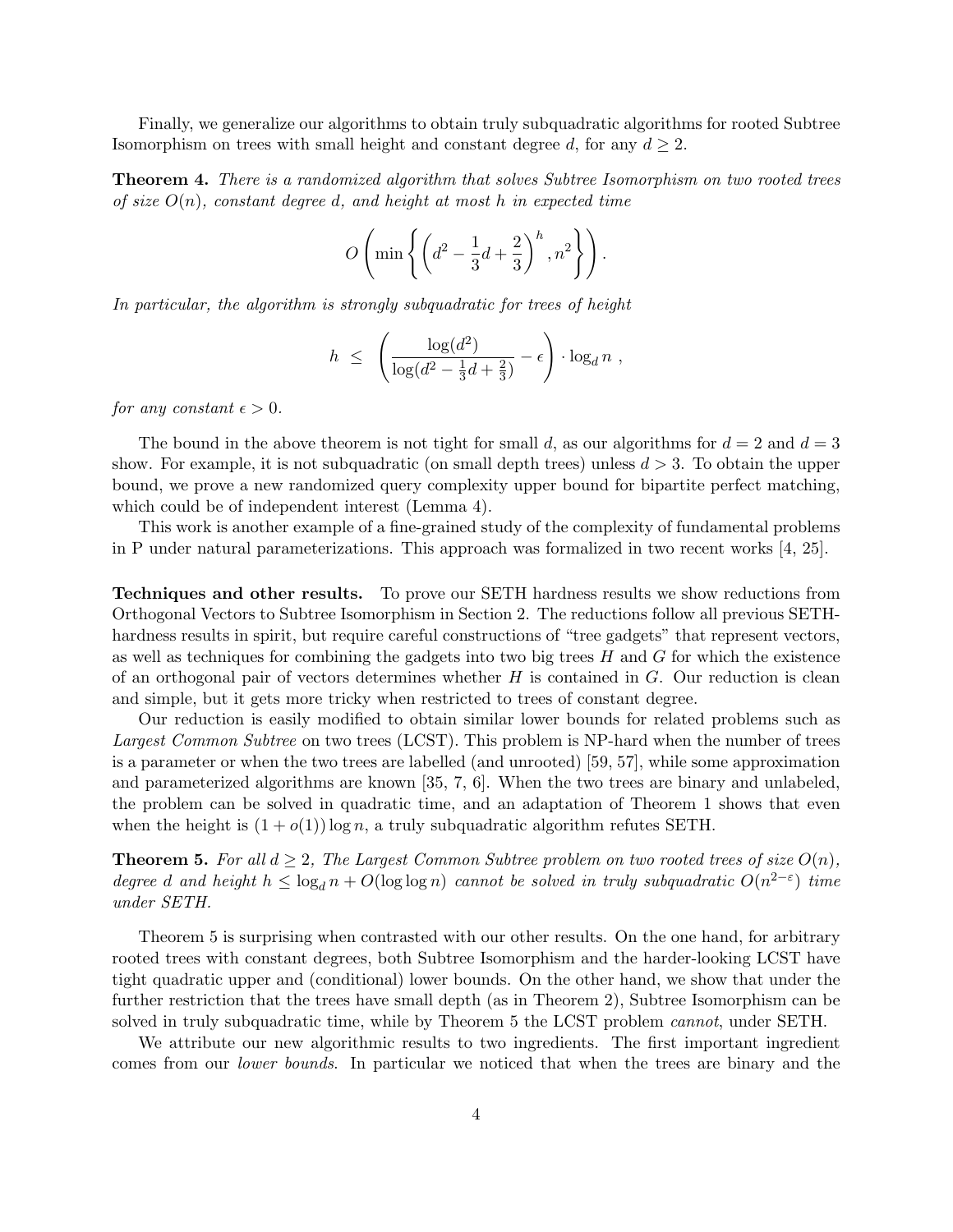depth is  $(1 + \varepsilon) \log n$ , it is difficult to implement our reductions. This turned our attention to finding upper bounds. Knowing the hard cases thus allowed us to focus on the solvable cases. This is an important byproduct of the recent research on conditional lower bounds in P.

The second ingredient was making a connection between this problem and a seminal result from randomized decision tree complexity [50]. Our algorithm for binary (and ternary) trees is inspired by the following well-known result from complexity theory: Given a formula represented by a complete AND-OR tree on  $n$  leaves that represent the variables, can you evaluate the formula without looking at all the inputs? The surprising fact is that this is possible with randomization: to evaluate a gate, we guess which child to check first at random, and if we see a 1 input to an OR gate, or a 0 input to an AND gate, we do not have to check the other child. Therefore it is possible to evaluate the formula by only looking at  $n^{1-\varepsilon}$  inputs. This result has found many applications in various areas of complexity theory, learning theory, and quantum query complexity [8].

Other related work. In the late 1980s, Subtree Isomorphism was considered from the viewpoint of efficient parallel algorithms. Lingas and Karpinski [40] placed the problem in randomized  $NC<sup>1</sup>$ . Gibbons, Miller, Karp, and Soroker [26] independently obtained the same result and also showed an  $NC<sup>1</sup>$  reduction from bipartite matching to Subtree Isomorphism. Their reduction takes a matching instance on n nodes and produces trees on  $\Omega(n^3)$  nodes, and therefore does not imply a lower bound on the time complexity of Subtree Isomorphism even assuming that current matching algorithms are optimal. Note that any many-to-one reduction from matching (where the input is of size  $\Omega(n^2)$ ) will generate trees of size  $\Omega(n^2)$ . To get our quadratic lower bound we reduce from a different problem, namely Orthogonal Vectors.

Many related cases of the problem can be solved in near-linear time. For example, when both trees have exactly the same size, we get the *Tree Isomorphism* problem which was solved in  $O(n)$ time by Hopcroft and Tarjan [29], and later other linear time algorithms were suggested (see [20] and the references therein). Another example is the case of *ordered trees*, meaning that there is an order among the children of a node that cannot be modified in the isomorphism. Also, when a "subtree" is defined to be a node and all its descendants, "subtree" isomorphism can be solved in linear time [54].

## 2 SETH Lower Bounds

The Strong Exponential Time Hypothesis (SETH) states that for every  $\varepsilon > 0$  there exists a k such that k-SAT on n variables cannot be solved in  $O(2^{(1-\varepsilon)n} \text{polyn})$  time. Williams [55] related SETH to a polynomial time problem called Orthogonal Vectors (OV). The inputs to OV are two lists of N vectors in  $\{0,1\}^D$  and the output is "yes" if and only if there is a pair of vectors  $\alpha, \beta$ , one from each list, that are orthogonal, i.e. for all  $i \in [D]$  either  $\alpha[i]$  or  $\beta[i]$  is equal to 0. Williams reduced CNF-SAT to OV so that if OV can be solved in  $O(N^{2-\epsilon})$  time when  $D = \omega(\log N)$ , for some  $\varepsilon > 0$ , then CNF-SAT on *n* variables and poly *n* clauses can be solved in  $O(2^{(1-\varepsilon')n} \text{poly } n)$  time for some  $\varepsilon' > 0$ , and SETH is false.

In this section we reduce CNF-SAT, via the Orthogonal Vectors (OV) problem, to different variants of the Subtree Isomorphism problem to prove our SETH-based lower bounds.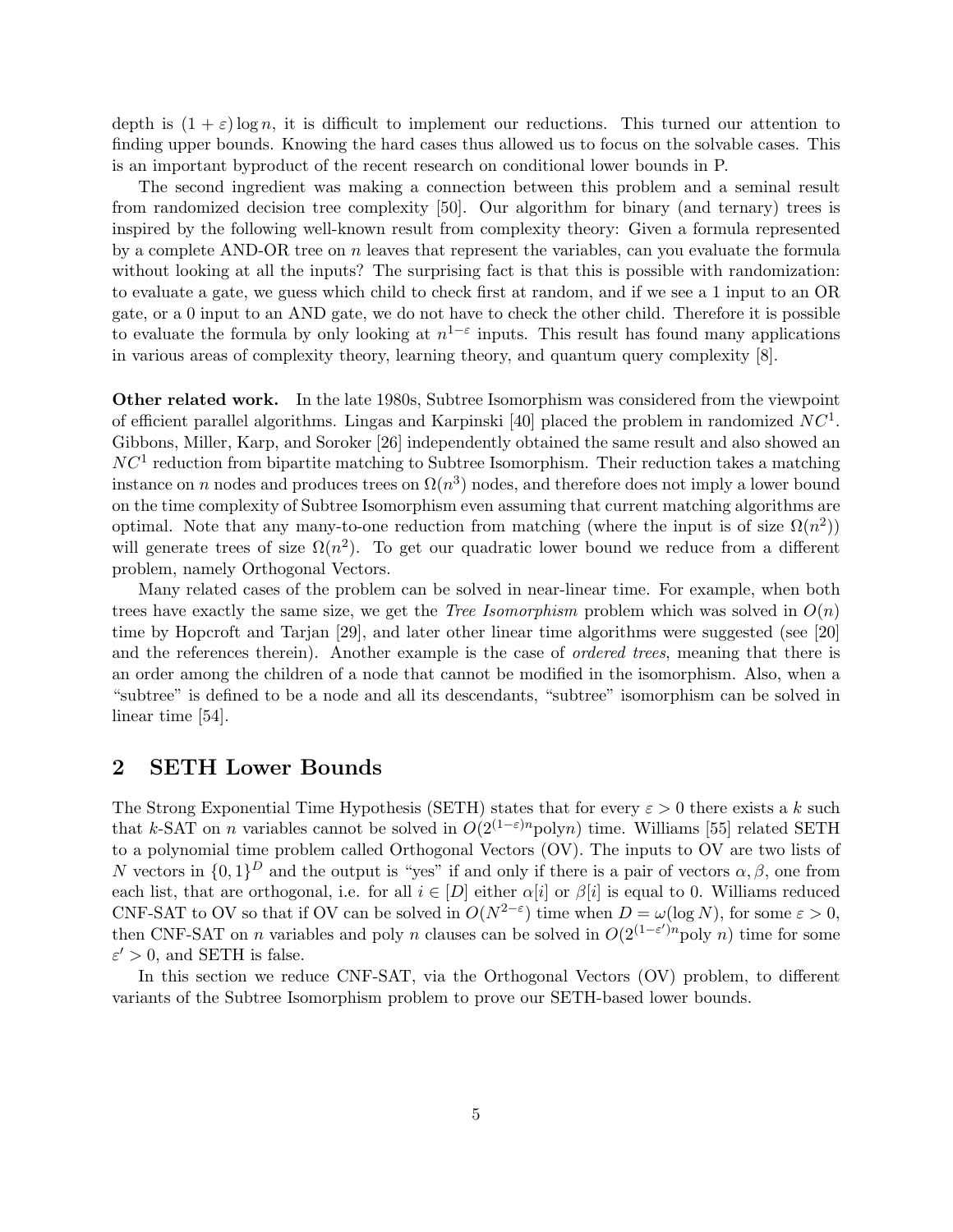### 2.1 Hardness for Subtree Isomorphism

A simpler reduction. We start with a "warm-up" reduction that presents the high-level idea of our proofs. In Theorem 6 below we reduce OV to Subtree isomorphism on trees with  $n = O(ND)$ vertices, unbounded degree, and height  $h = O(D)$ . We later show how to change the construction to get trees with small constant degree and small height.

**Theorem 6.** Orthogonal Vectors on two lists of N vectors in  $\{0,1\}^D$  can be reduced to Subtree Isomorphism on two trees of size  $O(ND)$  and depth  $O(d)$ .

*Proof.* Let us denote the vectors of the first list by  $A = \{\alpha_1, \dots, \alpha_N\}$  and of the second list by  $B = \{\beta_1, \ldots, \beta_N\}$  and recall that our goal is to find a pair of vectors  $\alpha \in A, \beta \in B$  such that for every coordinate  $i \in [D]$  either  $\alpha[i] = 0$  or  $\beta[i] = 0$ .

The first ingredient in the reduction is to construct vector gadgets.

For every vector in the first list  $\alpha \in A$  we create a vector gadget: a tree  $H_{\alpha}$  of size  $O(D)$  as follows. First, add a path  $u_0 \to u_1 \to u_2 \to \cdots \to u_{D+2}$  and let  $u_0$  be the root of  $H_\alpha$ . Then, for each coordinate  $i \in [D]$  we consider  $\alpha[i]$  and if it is a 1 we add a node  $u_{i,1}$  to the tree  $H_{\alpha}$  as the child of the node  $u_i$ , i.e. we add the edge  $u_i \to u_{i,1}$ . Otherwise, if  $\alpha[i] = 0$ , the only child of  $u_i$  will be  $u_{i+1}$ .

We now define the vector gadgets for the vectors in the second list. For every  $\beta \in B$  we create a vector gadget: a tree  $G_\beta$  of size  $O(D)$  as follows. The first step is similar, we add a path  $v_0 \to v_1 \to v_2 \to \cdots \to v_{D+2}$  and let  $v_0$  be the root. The difference is in the second step. For each coordinate  $i \in [D]$ , we consider  $\beta[i]$  and if it is a 0 we add a node  $v_{i,0}$  to  $G_{\beta}$  as the child of the node  $v_i$ , i.e. we add the edge  $v_i \rightarrow v_{i,0}$ .

The following simple claim is the key to our reduction and explains our gadget constructions.

Claim 1.  $H_{\alpha}$  is isomorphic to  $G_{\beta}$  iff  $\alpha, \beta$  are orthogonal.

*Proof.* For the first direction, assume that  $\alpha, \beta$  are orthogonal and therefore for every  $i \in [D]$  we know that either  $\alpha[i] = 0$  or  $\beta[i] = 0$ . We will define a mapping f from  $H_{\alpha}$  to a subgraph of  $G_{\beta}$ such that if  $\{u, v\}$  is an edge in  $H_{\alpha}$  then  $\{f(u), f(v)\}$  is an edge in  $G_{\beta}$ . First, we map the roots and paths to each other, by setting  $f(u_i) = v_i$  for all  $i \in \{0, ..., D + 2\}$ . Then, we consider every  $i \in [D]$  for which  $\alpha[i] = 1$  and map  $u_{i,1}$  to the node  $v_{i,0}$  in  $G_\beta$ . We are guaranteed that  $v_{i,0}$  exists because if  $\alpha[i] = 1$  then  $\beta[i]$  must be 0, by the orthogonality of the vectors. It is easy to check that two neighbours in  $H_{\alpha}$  are mapped to two neighbours in  $G_{\beta}$ .

For the other direction, assume  $H_{\alpha}$  is isomorphic to a subgraph of  $G_{\beta}$ , and let f be the mapping. First, note that  $u_0$  must be mapped to  $v_0$  since these are the roots of the two trees. Then we observe that  $u_{D+2}$  must be mapped to  $v_{D+2}$  and the path  $u_0 \rightarrow \cdots \rightarrow u_{D+2}$  must be mapped to the path  $v_0 \rightarrow \cdots \rightarrow v_{D+2}$  since these are the only paths of length at least  $(D+2)$  in the trees. Now, let  $i \in [D]$  be such that  $\alpha[i] = 1$  and note that  $u_i$  must have degree 3 in this case, which implies that  $f(u_i) = v_i$  must also have degree at least 3 in  $G_\beta$ , which implies that the node  $v_{i,0}$  must exist, and  $\beta[i] = 0$ . Thus, whenever  $\alpha[i] = 1$  it must be the case that  $\beta[i] = 0$ , and the vectors are orthogonal.  $\Box$ 

The final step is to combine the vector gadgets into two trees  $H, G$  in a way such that H is isomorphic to a subtree of G if and only if there is a pair of orthogonal vectors within our two lists.

To this end, we define a special vector  $\gamma = \vec{0}$  to be the all-zero vector in D dimensions. By Claim 1, for any vector  $\beta \in \{0,1\}^D$ , we have that  $H_\beta$  is isomorphic to a subtree of  $G_\gamma$ .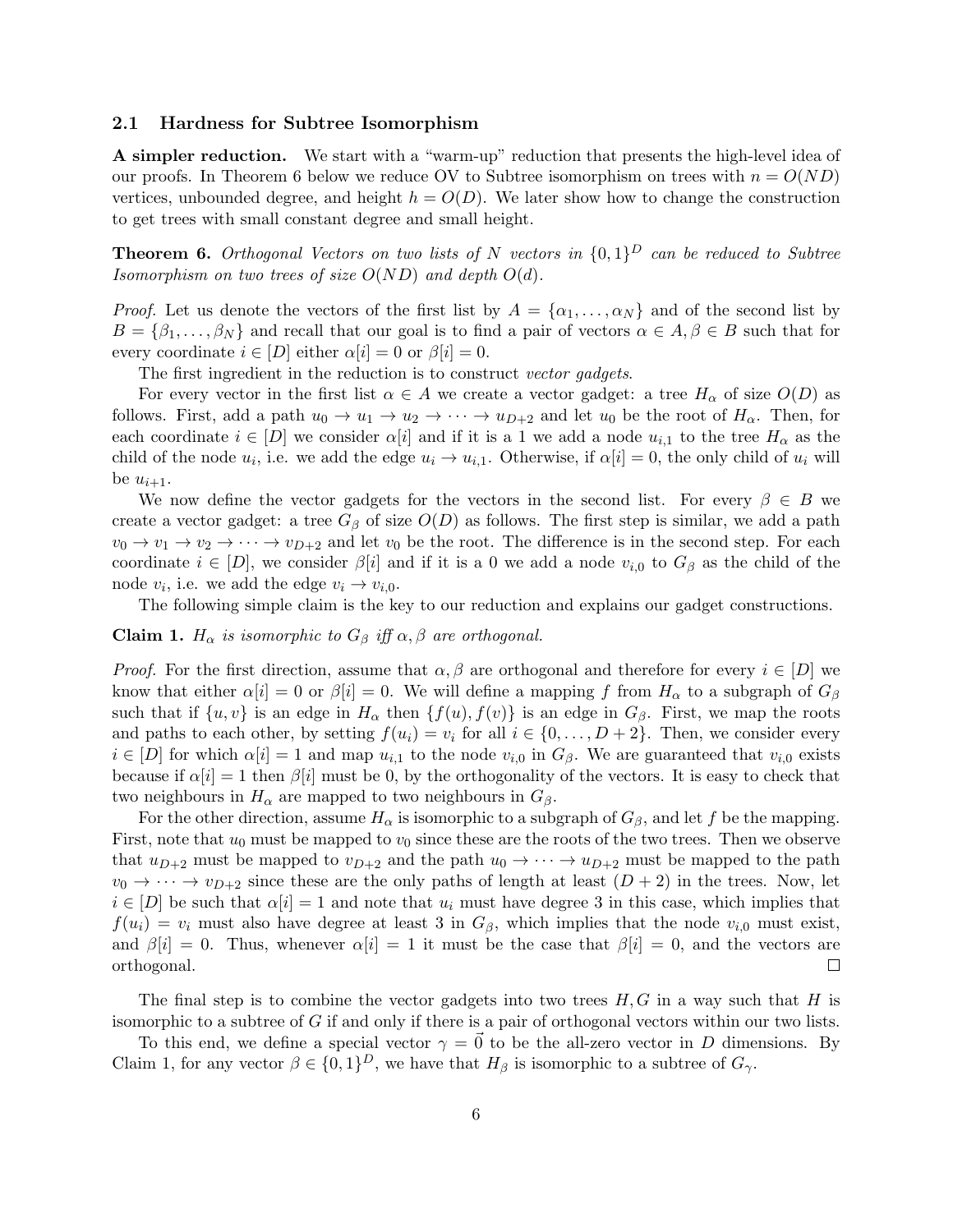We are now ready to define the trees H and G of size  $O(ND)$ .

G will be composed of a root node g of degree  $(2N-1)$  that has  $G_{\beta_j}$  as a child for every  $\beta_j \in B$ , in addition to  $(N-1)$  distinct  $G_{\gamma}$  gadgets. That is, first, for each  $j \in [N]$  add the vector gadget  $G_{\beta_j}$  to G and add the edge  $g \to v_0$  where  $v_0$  is the root of  $G_{\beta_j}$ . And then, we add  $(N-1)$  trees  $G_{\gamma}^{(1)}, \ldots, G_{\gamma}^{(n-1)}$  to G and for each  $j \in [N-1]$  we add the edge  $g \to v_0$  where  $v_0$  is the root of  $G_{\gamma}^{(j)}$ .

H will be constructed in a similar way, except we do not add the  $\gamma$  vector gadgets. Create a root node h of degree N that has  $H_{\alpha_j}$  as a child for every  $\alpha_j \in A$ . As in the definition of G, we add edges  $h \to u_0$  where  $u_0$  is the root of  $H_{\alpha_j}$ , for every  $j \in [N]$ .

Before proving the correctness of the reduction, note that the size of each tree is indeed  $O(ND)$ since each gadget has size  $O(D)$  and we are combining  $O(N)$  gadgets into our trees H, G. To conclude the proof, we claim that  $H$  is isomorphic to a subgraph of  $G$  iff there is a pair of orthogonal vectors.

**Claim 2.** In the above reduction, H is isomorphic to a subtree of G iff there is a pair  $\alpha \in A, \beta \in B$ of orthogonal vectors.

*Proof.* For the first direction, assume that there is a pair of orthogonal vectors  $\alpha \in A, \beta \in B$  and we will show that H is isomorphic to a subtree of G. Consider the mapping which maps  $H_{\alpha}$  to  $G_{\beta}$ as in Claim 1, and then for each of the  $(N-1)$   $H_{\alpha'}$  subtrees, for  $\alpha' \neq \alpha$ , we map it to a different  $G_{\gamma}$  subtree of G. Finally, the root h is mapped to g. It is easy to check that neighbours in H are mapped to neighbours in  $G$ .

For the other direction, assume that  $H$  is isomorphic to a subgraph of  $G$  and let  $f$  be the corresponding mapping. We know that  $f(h) = g$  and for each vector gadget  $H_{\alpha_j}$  in H, its image using our mapping f must be entirely contained in exactly one vector gadget  $G_x$  in  $G$ , where  $x \in B \cup \{\gamma\}.$  Moreover, two gadgets  $H_{\alpha}, H_{\alpha'}$  cannot be mapped to the same gadget  $G_x$ . There are N  $H_{\alpha}$  gadgets but only  $(N-1)$   $G_{\gamma}$  gadgets, thus, by the pigeonhole principle, there must be at least one  $\alpha \in A$  for which  $H_{\alpha}$  is mapped to a gadget  $G_x$  for  $x \neq \gamma$ , i.e.,  $x = \beta$  for some  $\beta \in B$ . We conclude that there is a mapping from  $H_{\alpha}$  to  $G_{\beta}$  in which every two neighbours are mapped to neighbours, that is, that  $H_{\alpha}$  is isomorphic to a subgraph of  $G_{\beta}$ , which, by Claim 1, implies that  $\alpha \in A, \beta \in B$  are orthogonal.  $\Box$ 

$$
\Box
$$

Shorter Vector Gadgets. Next, we show how our reductions can be implemented with trees of smaller depth, by introducing a new construction of vector gadgets. We will use these gadgets in our final reductions that prove Theorems 1 and 5.

**Lemma 1.** Given two vectors  $\alpha, \beta \in \{0,1\}^D$  we can construct two binary rooted trees  $H_\alpha, G_\beta$  of depth  $3\log_2(D) + O(1)$  in linear time, such that  $H_\alpha$  is isomorphic to a subtree of  $G_\beta$  if and only if  $\alpha, \beta$  are orthogonal.

Proof. Our constructions will involve careful combinations of "index gadgets", which are defined as follows. For a sequence of  $\ell$  binary values  $b_1, b_2, \ldots, b_l$ , we define a tree "index gadget"  $Q_{b_1, b_2, \ldots, b_l}$ (think of  $\ell$  as being  $\lceil \log_2(D + 1) \rceil$  and think of  $b_1, b_2, \ldots, b_l$  as bits representing an index in  $[D]$ ) to be composed of a path  $z_1 \to z_2 \to \dots \to z_l$  of length l, in which  $z_1$  is the root, and for all  $i \in [l]$  we attach a child  $z_{i,1}$  to  $z_i$  if and only if  $b_i = 1$ . That is, our index gadget  $Q_{b_1,b_2,...,b_l}$  is representing the index in the natural way: the edge  $z_i \rightarrow z_{i,1}$  will exist if and only if  $b_i = 1$ .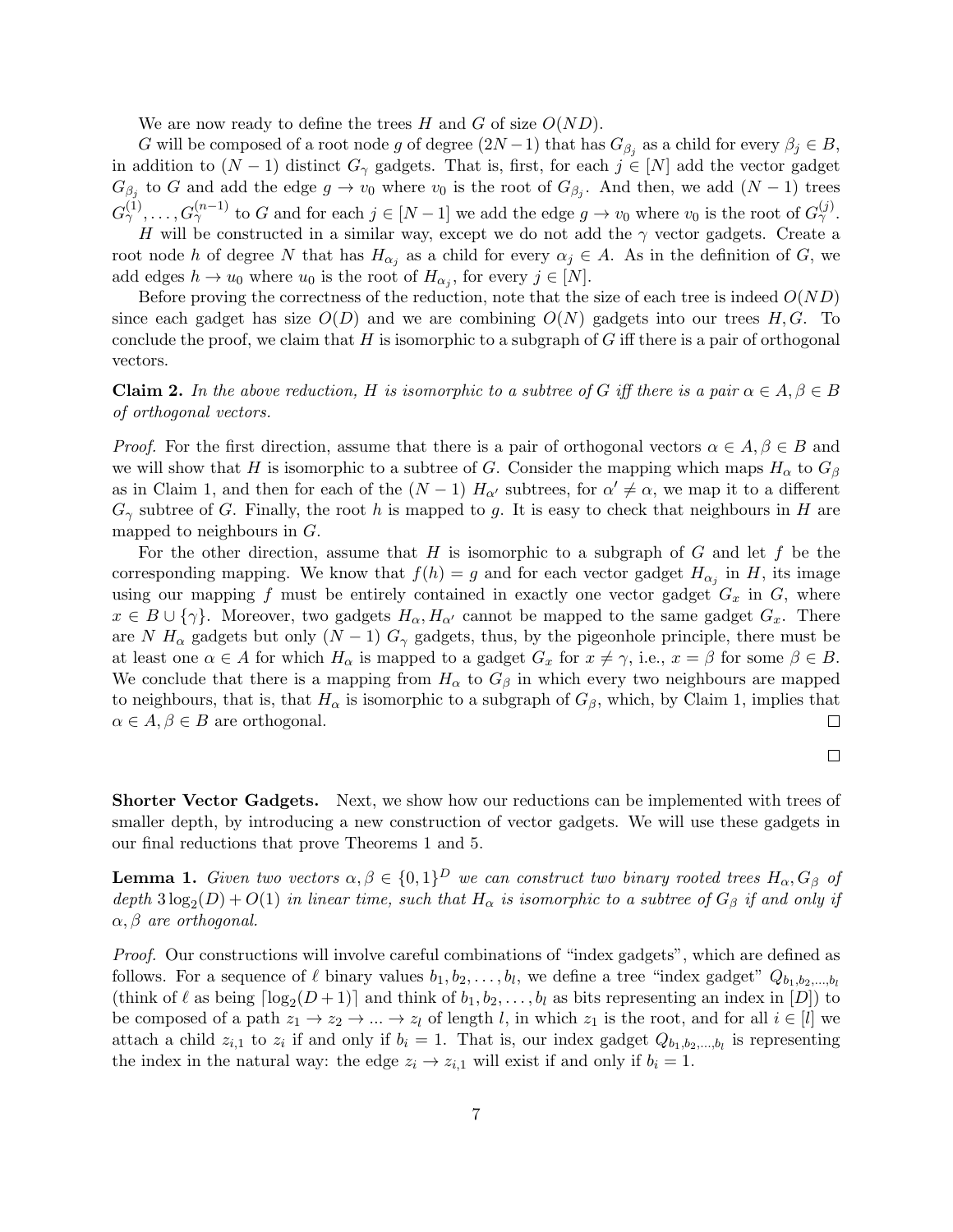Our first "vector gadget"  $H_{\alpha}$  is constructed as follows. First, we build a complete binary tree with D leaves  $u_1, u_2, \ldots, u_D$  where the subtree at each leaf  $u_i$  will encode the entry  $\alpha[i]$  using our "index gadgets". We assume that every index  $i \in [D]$  can be represented by  $l = \lceil \log_2(D + 1) \rceil$  bits and we let  $\bar{i}$  denote this representation and let  $\bar{i}^S$  denote the binary sequence obtained by flipping each bit of  $\overline{i}$ . For each node  $u_i$  we will attach three gadgets, one after the other: first we will attach the  $Q_{\bar{i}}$  index gadget, then we follow it by the  $Q_{\bar{i}}s$  index gadget, and finally we append a path of length either 2 or 3 – depending on  $\alpha[i]$ . The necessity of this complicated encoding will become clear in the proof of correctness below. More formally, we first attach  $u_i \to Q_{\bar{i}}$ , then we let  $z'_{l}$  denote the node of  $Q_{\bar{i}}$  corresponding to  $z_{l}$  in the above construction (i.e. the last node on the path), and attach  $z'_l \to Q_{\bar{i}s}$ . Then, similarly, we let  $z''_l$  be the node of  $Q_{\bar{i}s}$  which corresponds to  $z_l$  in the above construction (i.e. the last node on the path), and we either attach three nodes  $z_l'' \to a_i \to b_i \to c_i$  if  $\alpha[i] = 1$ , or we attach only two nodes  $z_l'' \to a_i \to b_i$ .

The second "vector gadget"  $G_\beta$  is constructed in the same way except that we attach a path of length 3 if  $\beta[i] = 0$  (as opposed to 1) and attach a path of length 2 if  $\beta[i] = 1$ . By construction, the depth of both trees is  $3\log_2(D) + O(1)$  as claimed.

To complete the proof we show that  $H_{\alpha}$  is isomorphic to a subtree of  $G_{\beta}$  iff  $\alpha \cdot \beta = 0$ . The first direction is easy: if the vectors are orthogonal then the natural mapping from  $H_{\alpha}$  to  $G_{\beta}$  that follows from our construction shows the isomorphism: map the binary trees on top to each other so that the  $u_i$ 's are mapped to each other, then map the attached  $Q_i \to Q_i$ 's subtrees to each other, and finally, we can map the paths  $a_i \to b_i \to c_i$  (if  $\alpha[i] = 1$ ) or  $a_i \to b_i$  (if it is 0) to each other since in the first case  $\beta[i]$  must be zero and  $c_i$  will also exist in  $G_\beta$ .

It remains to show that if  $H_{\alpha}$  is isomorphic to a subtree of  $G_{\beta}$ , then  $\alpha \cdot \beta = 0$ . Our index gadgets  $Q_{\bar{i}}$  and  $Q_{\bar{i}}$  will play a crucial role in this part, as they will show that in any mapping between the leaves of the complete tree we must map  $u_i$  in  $H_\alpha$  to  $u_i$  in  $G_\beta$  or else the index gadgets will not map into each other properly. We claim that for any two indices  $i, j \in [D]$  we have that  $i = j$  if and only if both  $Q_{\bar{i}}$  is contained in  $Q_{\bar{j}}$  and  $Q_{\bar{i}}$ s is contained in  $Q_{\bar{j}}$ s. This is true because of the following observation:  $Q_{\bar{x}}$  is isomorphic to a subtree of  $Q_{\bar{y}}$  iff the set of positions in  $\bar{x}$  with 1 is a subset of the set of positions of  $\bar{y}$  with 1. Therefore, any mapping from  $H_{\alpha}$  to a subtree of  $G_{\beta}$ must map the path representing  $\alpha[i]$  to the path representing  $\beta[i]$ , for all  $i \in [D]$ . By construction, this can only happen if  $\alpha \cdot \beta = 0$ .  $\Box$ 

Constant Degree Trees. Perhaps the most challenging element towards the proof of Theorem 1 is the combination of all the vector gadgets into two big trees, without using large degrees.

To see the difficulty, recall the reduction in the proof of Theorem 6: in both trees, we added all X vector gadgets as children of a root of degree  $X$ . By doing so we have essentially allowed the isomorphism to pick any matching between the gadgets. Combined with the auxiliary gadgets that we added, this allowed us to show that the final two trees are a "yes" instance of Subtree Isomorphism if and only if the original vectors contained an orthogonal pair. However, when the trees have constant degree (say, binary) it is much harder to combine the vector gadgets into two trees such that any matching between the gadgets can be chosen by the isomorphism. A natural approach would be to add the gadgets at the leaves of a complete binary tree. One reason this does not work is that any isomorphism must map the first and second gadgets to adjacent gadgets in the second tree – that is, only special kinds of matchings can be "implemented".

We overcome this difficulty with a two-level construction that allows the isomorphism to pick exactly one gadget from each of the two trees and "match" them, while all the other gadgets do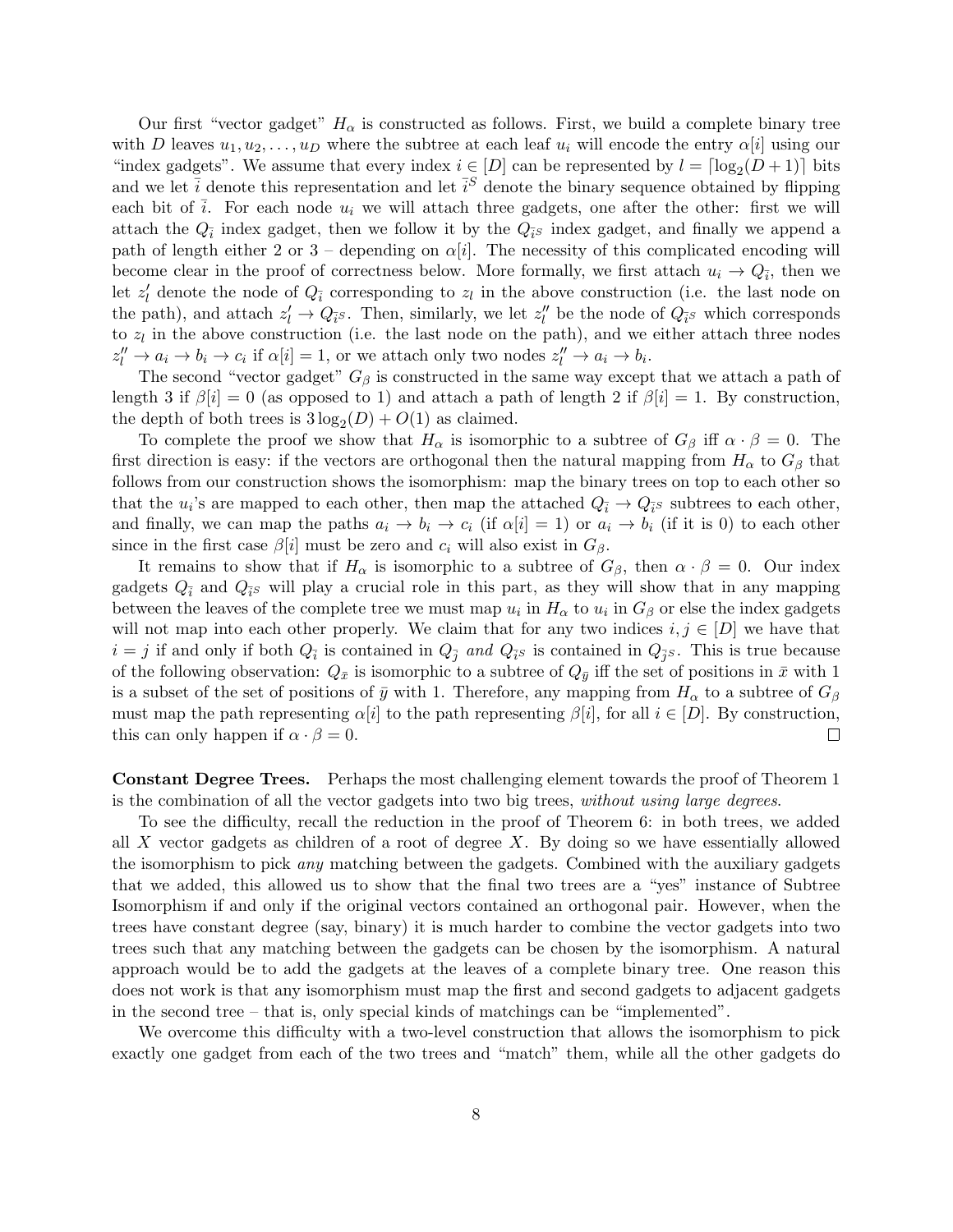not affect the outcome.

**Theorem 7.** Given sets of vectors A, B, we can construct two rooted trees  $H = H(A)$  and  $G =$  $G(B)$  such that the following properties hold.

- 1. The number of nodes in both trees and the construction time is upper bounded by  $O(ND)$ .
- 2. The degree of both trees is upper bounded by d.
- 3. The depth of both trees is upper bounded by  $2\log_d(N) + O(\log D)$ .
- 4. H is isomorphic to a subtree of G iff there are  $\alpha \in A$  and  $\beta \in B$  with  $\alpha \cdot \beta = 0$ .

*Proof.* Let  $\{H_{\alpha}\}_{{\alpha \in A}} = \{H_{\alpha_i}\}_{{i \in [N]}}$  and  $\{G_{\beta}\}_{{\beta \in B}} = \{G_{\beta_i}\}_{{i \in [N]}}$  be the two sets of vector gadgets corresponding to the vectors of  $A$  and  $B$  that are obtained by the construction in Lemma 1. We will now combine these vector gadgets into two big trees  $H$  and  $G$ , which will be constructed quite differently from each other.

Assume that  $log_d(N)$  is an integer, otherwise add dummy vectors to increase N. The first tree H will be composed of a complete d-ary tree with N leaves  $u_1, u_2, \ldots u_N$ , followed by a path of length  $log_d(N) + 1$ , followed by the vector gadgets  $H_{\alpha_i}$ . More formally, for every  $i \in [N]$  we add:

$$
u_i \to h_{i,1} \to h_{i,2} \to \ldots \to h_{i,\log_d(N)+1} \to H_{\alpha_i}.
$$

To construct the second tree G we need to construct vector gadgets  $G_{\gamma}$  corresponding to the all-zero vector  $\gamma = 0$  of length D. As before, we start with a complete d-ary tree with N leaves  $v_1, v_2, \ldots v_N$  and attach a path of length  $log_d(N) + 1$  to each leaf, except for  $v_N$  which will be treated differently. Then, we attach a copy of  $G_{\gamma}$  at the end of each one of these paths, that is  $N-1$  copies in total. Formally, for every  $i=1,\ldots,N-1$  we add:

$$
v_i \to h_{i,1} \to h_{i,2} \to \ldots \to h_{i,\log_d(N)+1} \to G_\gamma.
$$

Note that none of the vectors in the second list are encoded in this part of G and they will appear now in the subtree rooted at  $v_N$  which we construct next. Rooted at  $v_N$ , we add another complete d-ary tree with N leaves  $v'_1, v'_2, \ldots v'_N$ , and then attach the vector gadgets right after these leaves. That is, for every  $i \in [N]$  we add:  $v'_i \to G_{\beta_i}$ .

This finishes the construction of  $H$  and  $G$  and the first two properties are immediate. The third property follows from Lemma 1, and we now turn to proving the fourth property which is the correctness of our construction.

**Claim 3.** There is a pair of vectors  $\alpha \in A$  and  $\beta \in B$  with  $\alpha \cdot \beta = 0$  if and only if H is isomorphic to a subtree of G.

*Proof.* For the first direction, let  $\alpha_i$  and  $\beta_j$  be a pair of orthogonal vectors and we will show that H is contained in G. First, consider the rearrangement of  $H$  so that the rightmost leaf of the complete d-ary tree (where  $u_N$  used to be) is  $u_i$ , the node to which the vector gadget  $H_{\alpha_i}$  is attached. We claim that all vector gadgets in  $H$  can now be properly mapped to subtrees of  $G$ , without rearranging the  $v_i$  nodes in G. To see this, first note that all vector gadgets  $H_{\alpha_x}$  for  $x \neq i$ will be paired up with the  $G_{\gamma}$  vector gadgets, and by Lemma 1 and the fact that  $\gamma$  is orthogonal to any vector, we know that there is a proper mapping. Then, it remains to show that the subtree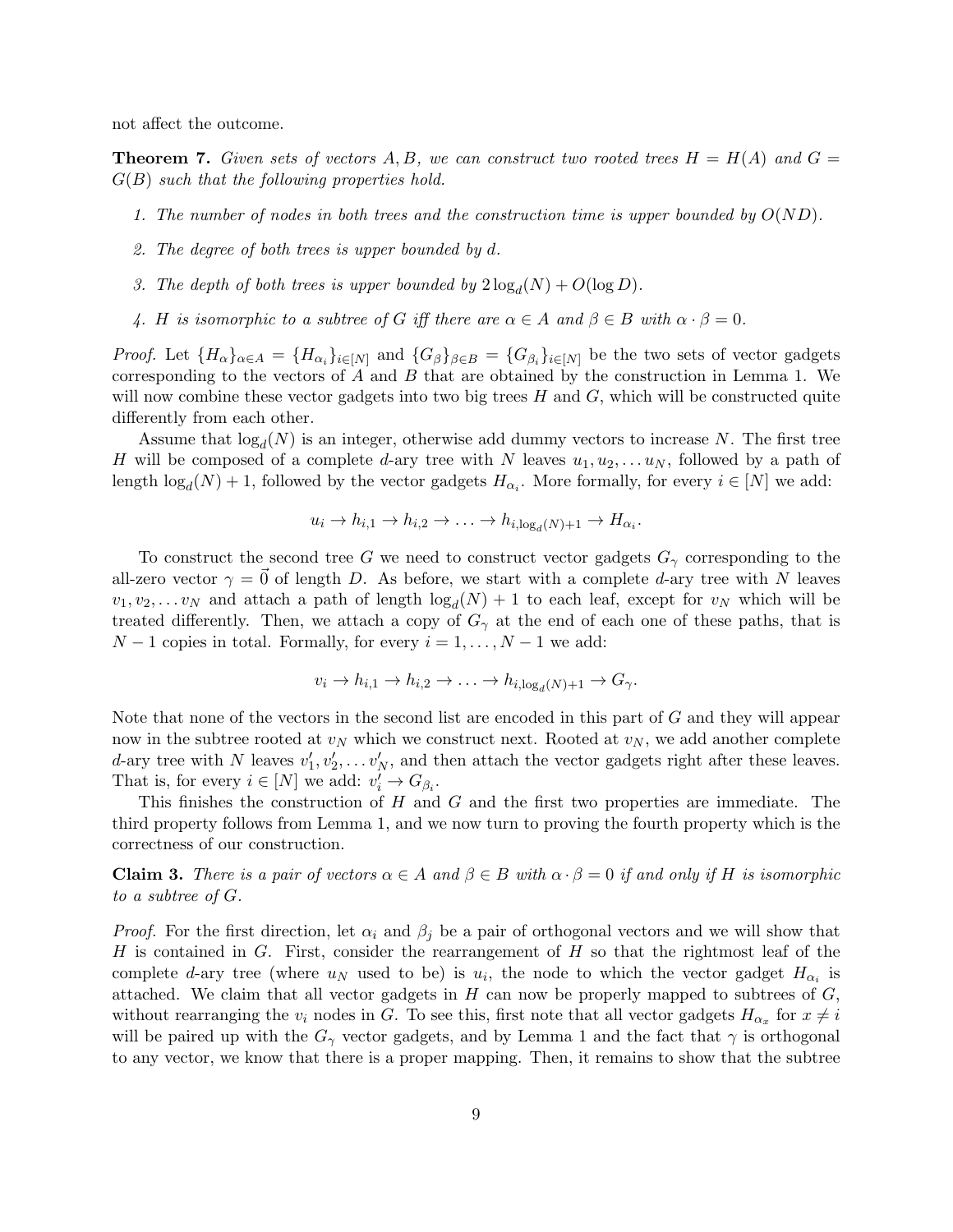of H rooted at  $u_i$  is contained in the subtree of G rooted at  $v_N$ , which follows because we can map the vector gadget  $H_{\alpha_i}$  to the vector gadget  $G_{\beta_j}$  since  $\alpha_i \cdot \beta_j = 0$ .

For the second direction, assume that there is a mapping from  $H$  to a subtree of  $G$  and we will show that there must exist a pair of orthogonal vectors. First, note that under this mapping, there is some  $i \in [N]$  such that  $u_i$  is mapped to  $v_N$ . By construction of the subtree rooted at  $v_N$ , this means that the vector gadget  $H_{\alpha_i}$  must be mapped into one of the vector gadgets  $G_{\beta_j}$  for some  $j \in [N]$ , and not into  $G_{\gamma}$ . By Lemma 1, this can only happen if  $\alpha_i \cdot \beta_j = 0$ .  $\Box$ 

 $\Box$ 

Theorem 7 and the connection between SETH and OV of Williams [55] imply Theorem 1 from the introduction.

#### 2.2 Hardness for Largest Common Subtree

Next, we prove a lower bound for the Largest Common Subtree (LCST) problem, which is a generalization of Subtree Isomorphism. Although the reductions above already imply a quadratic lower bound for LCST, we will now optimize these reductions and prove a stronger hardness result: we will show that even on binary trees of depth  $(1+o(1))$  log n the LCST cannot be computed in truly subquadratic time. This will show an interesting gap between LCST and Subtree Isomorphism, since the latter can be solved in truly subquadratic time on such trees - we present such upper bounds in Section 3. Our strengthened hardness result gives an explanation for why we are not able to extend our upper bounds to LCST: such extensions would refute SETH. The next theorem implies Theorem 5 from the introduction.

**Theorem 8.** If for some  $\varepsilon > 0$ , the Largest Common Subtree problem on two trees size n can be solved in  $O(n^{2-\epsilon})$  time, then Orthogonal Vectors on N vectors in  $\{0,1\}^D$  can be solved in  $O(N^{2-\varepsilon} \cdot D^{O(1)})$  time. The trees produced in the reduction from the Orthogonal Vectors problem have degree d and height at most  $\log_d(N) + O(\log D)$  for arbitrary  $d \geq 2$ .

Proof. We note that the construction provided in Theorem 7 is not sufficient for our purposes because the height of the produced trees is  $2 \log_d(N) + O(\log D)$ , which is larger than what we want. We will use the more expressive nature of LCST to implement our reduction with smaller height.

To achieve smaller height, we will try to implement vector gadgets such that the largest common subtree of two gadgets would be of a certain fixed size  $E$  if the vectors are not orthogonal, while it will be of a larger size  $E' > E$  if the vectors are orthogonal. This trick was introduced by Backurs and Indyk in their reduction to Edit-Distance [9] and later used in the reductions to LCS [1]. Here, we carefully implement such gadgets with degree d trees of small height instead of sequences. WLOG, we can assume that all vectors in A start with 1 and all vectors in B start with 0. If it is not so, we can add an extra coordinate at the beginning of every vector and set the entry accordingly. This does not change the answer to the problem (whether there are two orthogonal vectors). Also, we assume that all vectors in  $A$  have the same number of entries equal to 1. If it is not so, we can subdivide the set A into smaller sets so that every set contain vectors with the same number of entries equal to 1. Then we run the reduction on every subset of  $A$  and  $B$ . This increase the runtime to solve the Orthogonal Vectors problem by a factor of  $D+1$  but we are fine with that.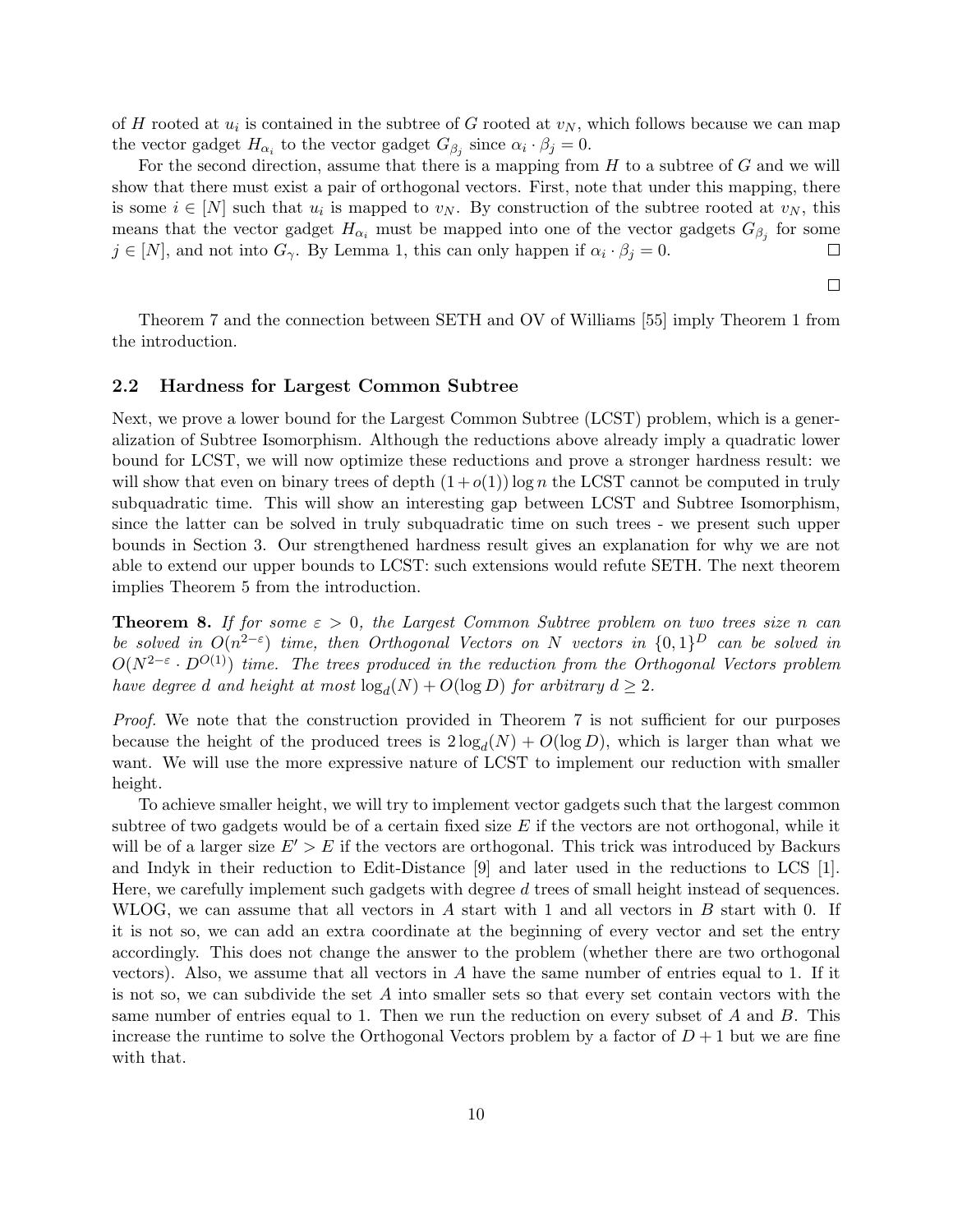For each vector in the first list,  $\alpha \in A$ , we construct a vector gadget  $H_{\alpha}$  as follows. Let  $H'_{\alpha}$  be the vector gadget constructed in Lemma 1 corresponding to vector  $\alpha \in A$ . Then  $H_{\alpha}$  is equal to  $r \to root(H'_\alpha)$  for some vertex r, which is the root of  $H_\alpha$ .

For each vector in the second list,  $\beta \in B$ , we construct a vector gadget  $G_{\beta}$  as follows. Let  $\delta$  be a vector with D coordinates. The first entry is equal to 1 and the rest of entries are equal to 0. Let  $G'_{\beta}$  be the vector gadget constructed in Lemma 1 corresponding to vector  $\beta \in B$ . Then we obtain  $G_{\beta}$  by choosing a vertex r to be its root and adding  $r \to G'_{\delta}$  and  $r \to G'_{\beta}$ .

The main idea behind this construction is that, when matching  $H_{\alpha}$  and  $G_{\beta}$ , one has a choice: either match  $H'_\alpha$  to  $G'_\delta$  (giving a fixed score, independent of  $\alpha$ ), or match it to  $G'_\beta$  (and the score then depends on the orthogonality of  $\alpha$  and  $\beta$ .) We make this argument formal in the next lemma. Let E' denote the size of  $H_{\alpha}$  for  $\alpha \in A$ , which is independent of  $\alpha$  since all vectors in A contain the same number of 1's. Let  $E = E' - 1$ .

**Lemma 2.** The largest common subtree of  $H_{\alpha}$  and  $G_{\beta}$  is of size  $E' = |H_{\alpha}|$  if  $\alpha, \beta$  are orthogonal and it is of size  $E = E' - 1$  otherwise. We have that the size of  $H_\alpha$  and  $H_{\alpha'}$  are equal  $|H_\alpha| = |H_{\alpha'}|$ for all  $\alpha, \alpha' \in A$ .

*Proof.* First, if  $\alpha$ ,  $\beta$  are orthogonal, then by Lemma 1 we have that  $H_{\alpha}$  is isomorphic to a subgraph of  $G_{\beta}$  and the LCST has size E'.

For the second case, assume that  $\alpha, \beta$  are not orthogonal. We first remark that there is a common subtree of size  $E'-1$ : Let  $\alpha'$  denote  $\alpha$  where we set the first coordinate of  $\alpha$  (which is equal to 1) to 0, then  $H'_{\alpha'}$  is a subtree of  $H'_{\alpha}$  of size  $|H'_{\alpha'}| = E' - 1$ , and by Lemma 1, it is also a subtree of  $G'_{\delta}$  because  $\alpha' \cdot \delta = 0$ . It remains to show that we cannot map the entire tree  $H_{\alpha}$  to a subtree of  $G_{\beta}$ , which follows because  $H'_{\alpha}$  is neither isomorphic to a subtree of  $G'_{\delta}$  (since  $\alpha \cdot \delta = 1$ ) nor to a subtree of  $G'_{\beta}$  (since  $\alpha \cdot \beta \neq 0$ ).  $\Box$ 

We are now ready to present the final trees  $H, G$ . We construct H as follows. First, we build a complete d-ary tree with N leaves  $h_1, \ldots, h_N$  at the lowest level. For every  $j \in [N]$ , we add  $h_j \to H_{\alpha_j}$ , where  $A = {\alpha_1, \ldots, \alpha_N}$ . Similarly we construct G. Take a complete d-ary tree with leaves  $g_1, \ldots, g_N$  at the lower level. For every  $j \in [N]$ , we add  $g_j \to G_{\beta_j}$ , where  $B = \{\beta_1, \ldots, \beta_N\}$ .

**Theorem 9.** The Largest Common Subtree of H and G is of size at most  $(2N-1) + (N \cdot E)$  if there is no pair of orthogonal vectors, and is at least  $(2N-1) + (N \cdot E + 1)$  otherwise.

*Proof.* We must map the nodes  $h_i$  for every  $i \in [N]$  to nodes  $g_{\pi(i)}$ , for some permutation  $\pi : [N] \to$ [N]. Notice, however, that  $\pi$  cannot be an arbitrary permutation since, e.g.  $\pi(1) = \pi(2) \pm 1$  (the permutation must be implemented by swapping children in a complete binary tree.)

On the one hand, the total size of the common subtree can be upper bounded by the size of a complete binary tree with N leaves, plus  $\sum_{i=1}^{N} LCST(H_{\alpha_i}, G_{\beta_{\pi(i)}})$ , for an arbitrary permutation  $\pi$ . If there is no pair of orthogonal vectors, then by Lemma 2, the latter sum is exactly  $N \cdot E$ , and the total size is bounded by  $(2N-1) + N \cdot E$ .

On the other hand, if there is an orthogonal pair  $\alpha_i, \beta_j$ , we can take any mapping in which  $h_i$ is mapped to  $g_j$  while the other  $h_x$ 's are mapped arbitrarily to different  $g_y$ 's. This induces some permutation  $\pi : [N] \to [N]$  so that  $h_x$  is mapped to  $g_{\pi(x)}$ . Since  $\alpha_i \cdot \beta_j = 0$ , Lemma 2 implies that this mapping can be completed to a mapping of score

$$
(2N-1) + \sum_{v=1}^{N} LCST(H_{\alpha_v}, G_{\beta_{\pi(v)}}) \geq (2N-1) + (N-1) \cdot E + (E+1) = (2N-1) + (N \cdot E + 1).
$$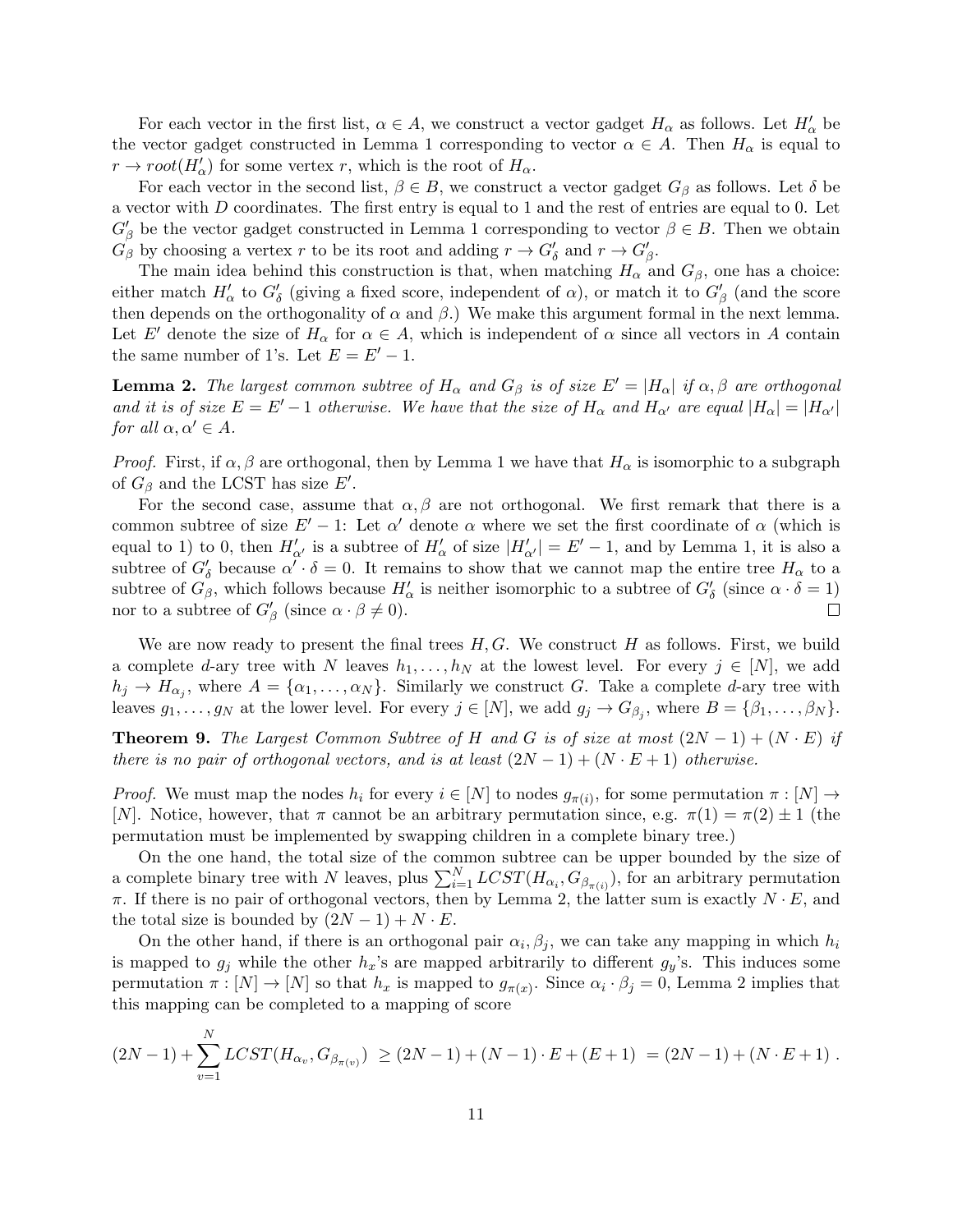## 3 Algorithms

In this section we present new algorithms for Subtree Isomorphism on rooted trees with vertices of bounded degree. Edmonds and Matula independently described a procedure for reducing the rooted Subtree Isomorphism problem to a polynomially bounded collection of recursively smaller Subtree Isomorphism problems, and how to combine the answers by solving a maximum bipartite matching problem (see [45]). We follow the same approach but focus on the case where the degrees are bounded by a constant.

 $\Box$ 

 $\Box$ 

Given two rooted trees  $H$  and  $G$ , we want to decide whether  $H$  is isomorphic to a subtree of  $G$ where the root of H maps to the root of G. Let  $H_1, H_2, \ldots, H_k$  and  $G_1, G_2, \ldots, G_\ell$  be the subtrees of H and G, respectively, with roots that are children of the root of H and the root of G. Let  $\mathcal G$ be a bipartite graph with vertex set  $\mathcal{V} = \{u_1, \ldots, u_k\} \cup \{v_1, \ldots, v_\ell\}$ , and let  $(u_i, v_j)$  be an edge of G if and only if  $H_i$  is isomorphic to a subtree of  $G_j$ . Then H is isomorphic to a subtree of G if and only if G contains a matching of size k. The Edmonds-Matula procedure constructs the graph  $\mathcal G$ by recursion and then solves the maximum bipartite matching problem on G.

Designing similar algorithms for rooted Subtree Isomorphism thus involves two challenges: constructing  $\mathcal G$  and solving the maximum bipartite matching problem on  $\mathcal G$ . The currently fastest randomized algorithm for the maximum bipartite matching problem is due to Mucha and Sankowski [46] and runs in expected time  $O((k+\ell)^{\omega})$ , where  $\omega < 2.373$  is the matrix multiplication exponent. Improving this algorithm is itself a challenging open problem.

For constructing the graph  $G$ , it is not hard to see that any deterministic algorithm needs to know all edges of  $\mathcal G$ . For randomized algorithms, however, it is not always necessary to know for every pair  $u_i, v_j$  whether the edge  $(u_i, v_j)$  is in the graph. The expected number of node pair queries ("is the pair an edge in the graph?") that a randomized algorithm needs to make in order to be able to determine whether a perfect matching exists, is known as the *randomized query complexity* (or decision tree complexity) of bipartite perfect matching. It is an easy exercise to check that the randomized query complexity of the problem is  $\Omega(k\ell)$ . Estimating the exact number of queries is, however, not straightforward. It is not even clear whether  $k\ell$  queries are necessary in expectation, or whether  $(1 - \varepsilon)k\ell$  queries might be sufficient for some  $\varepsilon > 0$ . Factoring this into the analysis of the maximum bipartite matching algorithm complicates things further.

To simplify things, we restrict our attention to the case where the degrees of the trees are bounded by a constant. In this case we can check in constant time whether  $\mathcal G$  contains the desired perfect matching, once a sufficient number of edge queries have been made. We can thus focus solely on the randomized query complexity of the bipartite matching problem and its use in recursive algorithms for the Subtree Isomorphism problem.

It is easy to show that in this case the algorithm of Edmonds and Matula runs in time  $O(mn)$ , where  $|H| = m$  and  $|G| = n$ . The same algorithm is also able to handle labelled vertices, i.e., each vertex has a label and the labels of H are required to match the labels of the subtree of G. Moreover, the algorithm can solve the largest common subtree problem in  $O(mn)$  time as well. This is done by recursively assigning a weight to every edge  $(u_i, v_j)$  of G equal to the size of the largest common subtree of  $H_i$  and  $G_i$ , and then asking for the matching of largest weight. (We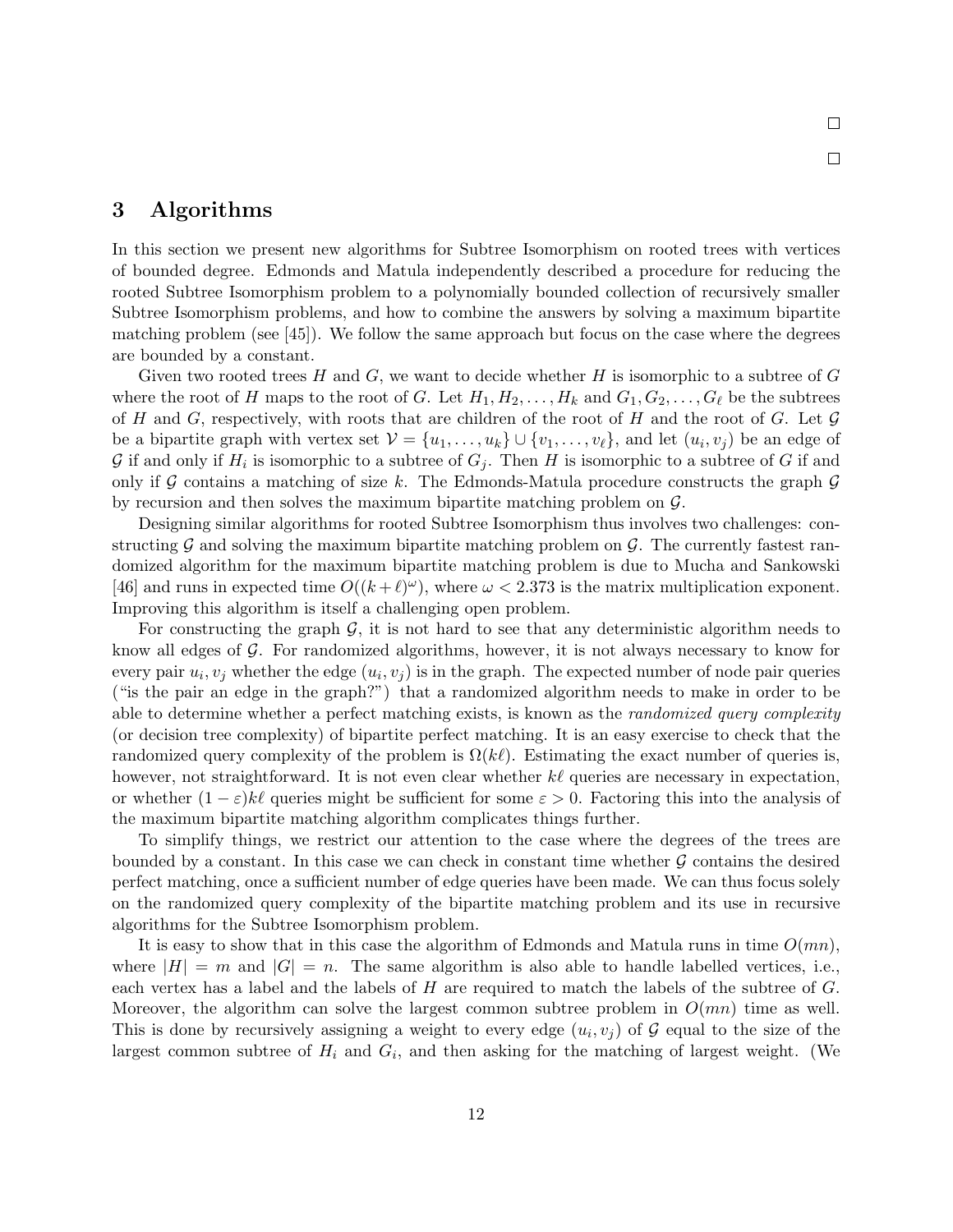refer to the appendix for a short complexity analysis and further description of these algorithms.) Our lower bounds from theorems 1 and 5 are thus tight for trees of constant degree.

For the remainder of the section we restrict our attention to trees of constant degree d and height h. We first introduce a randomized algorithm that solves the binary problem in expected time  $O(\min\{2.8431^h, mn\})$ . For comparison, the corresponding upper bound by Edmonds and Matula [45] is  $O(\min\{4^h, mn\})$ , i.e., their algorithm makes four recursive calls at each level of the tree. In particular our algorithm is truly subquadratic when  $h < 1.3267 \log_2 n$ . For  $d = 3$ we give a similar, but more complicated case analysis showing that the problem can be solved in expected time  $O(\min\{6.107^h, mn\})$ , improving the straightforward  $O(\min\{9^h, mn\})$  bound by Edmonds and Matula. For  $d > 3$  we introduce a randomized algorithm with expected running time upper bounded by  $O(\min\{(d^2-\frac{1}{3}))\}$  $rac{1}{3}d + \frac{2}{3}$  $(\frac{2}{3})^h, mn\}).$ 

#### 3.1 A faster algorithm for binary trees

For trees with degree at most two, the Edmonds-Matula procedure can be interpreted as follows. Let  $H_L$  and  $H_R$  be the left and right subtrees of H, and let  $G_L$  and  $G_R$  be the left and right subtrees of  $G$ .  $H$  is isomorphic to a subtree of  $G$  if and only if one of the following two conditions are true:

- 1.  $H_L$  is isomorphic to a subtree of  $G_L$ , and  $H_R$  is isomorphic to a subtree of  $G_R$ .
- 2.  $H_L$  is isomorphic to a subtree of  $G_R$ , and  $H_R$  is isomorphic to a subtree of  $G_L$ .

Each case can be checked with two recursive calls, and checking whether  $H$  is isomorphic to a subtree of G can thus be done with at most four recursive calls, giving an  $O(4<sup>h</sup>)$  upper bound.

Observe that if  $H_L$  is not isomorphic to a subtree of  $G_L$ , then there is no reason to check whether  $H_R$  is isomorphic to a subtree of  $G_R$ . Similarly, if the algorithm concludes that the first condition is met, then there is no reason to check the second condition since we already know that H is isomorphic to a subtree of G. Based on these observations, we introduce a simple randomized variant of the algorithm that achieves a significantly better running time by saving recursive calls: Swap  $H_L$  and  $H_R$  with probability 1/2, and swap  $G_L$  and  $G_R$  with probability 1/2. Then run the Edmonds-Matula algorithm, but do not perform unnecessary recursive calls. We give a formal description of the algorithm in Figure 1. We refer to the algorithm as  $RandBinarySubIso$ .

**Theorem 10.** The RandBinarySubIso algorithm runs in expected time  $O(\min\{2.8431^h, n^2\})$  for trees H and G of size  $O(n)$  and height at most h. In particular, it runs in time  $O(n^{1.507})$  for trees of height  $(1 + o(1)) \cdot \log_2 n$ , and is strongly subquadratic for trees of height  $h < 1.3267 \log_2 n$ .

Before proving Theorem 10 we first prove a useful lemma. Let  $T(h)$  be the maximum expected number of times  $RandBinarySubIso(H, G)$  makes a recursive call with an empty tree when H and G are arbitrary rooted trees with height at most h. Let  $T_{yes}(h)$  and  $T_{no}(h)$  be defined similarly, but under the assumption that the algorithm returns true and false, respectively. Note that  $T(0) = T_{yes}(0) = T_{no}(0) = 1$ . Also note that  $T(h) = \max\{T_{yes}(h), T_{no}(h)\}.$ 

**Lemma 3.** For all  $h \geq 0$ ,

$$
T_{yes}(h) \le 2.25 \cdot T_{yes}(h-1) + 0.5 \cdot T_{no}(h-1) ,
$$
  
\n
$$
T_{no}(h) \le T_{yes}(h-1) + 2 \cdot T_{no}(h-1) .
$$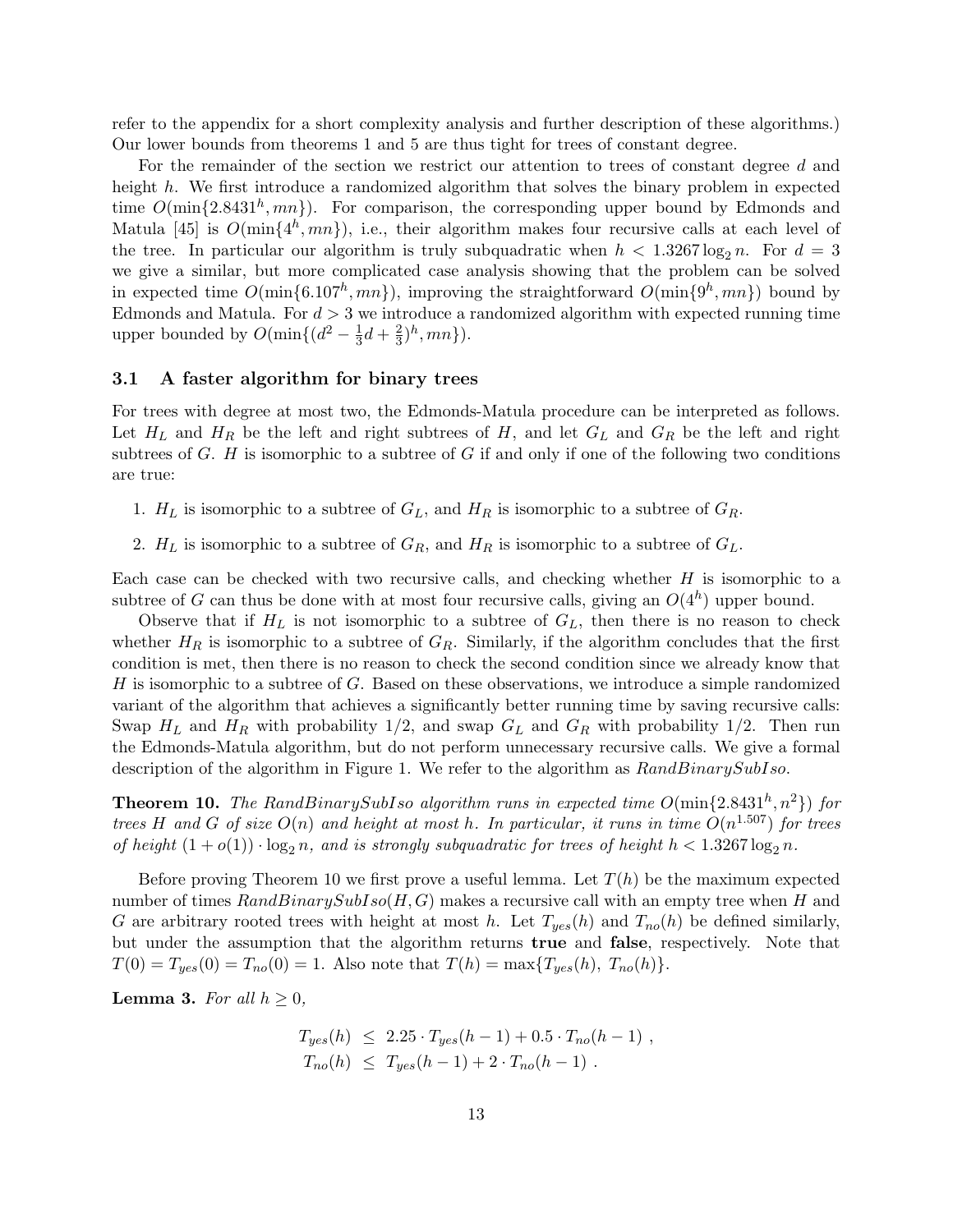Algorithm RandBinarySubIso $(H, G)$ 

- 1. If  $|H| = 0$ , return true;
- 2. If  $|G|=0$ , return false;
- 3. With probability  $1/2$  swap  $H_L$  and  $H_R$  in  $H$ ;
- 4. With probability  $1/2$  swap  $G_L$  and  $G_R$  in  $G$ ;
- 5. If  $RandBinarySubIso(H_L, G_L) = \textbf{false}$ , then go to step 7;
- 6. If  $RandBinarySubIso(H_R, G_R) = \text{true}$ , then return true;
- 7. If  $RandBinarySubIso(H_L, G_R) = \textbf{false}$ , then return false;
- 8. If  $RandBinarySubIso(H_R, G_L) = \text{true}$ , then return true. Otherwise return false;

Figure 1: A randomized, recursive algorithm for rooted Subtree Isomorphism on binary trees.

*Proof.* To simplify notation we write  $H \subseteq G$  when H is isomorphic to a subtree of G, and  $H \nsubseteq G$ otherwise.

We first show that  $T_{yes}(h) \leq 2.25 \cdot T_{yes}(h-1) + 0.5 \cdot T_{no}(h-1)$ . Assume therefore that  $H \subseteq G$ . With probability 1/2 we then have  $H_L \subseteq G_L$  and  $H_R \subseteq G_R$ , such that the algorithm returns **true** in line 6 after spending  $2 \cdot T_{yes}(h-1)$  time in expectation. On the other hand, with probability 1/2 the outcomes of lines 5 and 6 depend on the trees in question, and the recursive calls in lines 7 and 8 both return true if reached. More precisely, we get three cases that depend on the trees:

- (i)  $H_L \subseteq G_L$  and  $H_R \subseteq G_R$ : The recursive calls in lines 5 and 6 both return **true**, and the algorithm spends  $2 \cdot T_{yes}(h-1)$  time in expectation.
- (ii)  $H_L \nsubseteq G_L$  and  $H_R \nsubseteq G_R$ : The recursive call in line 5 returns false, and the recursive calls in lines 7 and 8 both return **true**. The algorithm spends  $T_{no}(h-1) + 2 \cdot T_{yes}(h-1)$  time in expectation.
- (iii)  $H_L \subseteq G_L$  and  $H_R \nsubseteq G_R$ , or  $H_L \nsubseteq G_L$  and  $H_R \subseteq G_R$ : The recursive call in line 5 returns false with probability  $1/2$  and **true** with probability  $1/2$ . In the second case the recursive call in line 6 returns false. The recursive calls in lines 7 and 8 both return true. The algorithm spends  $T_{no}(h-1) + 2.5 \cdot T_{yes}(h-1)$  time in expectation.

The third case thus dominates the two others, and we conclude that  $T_{yes}(h) \leq 2.25 \cdot T_{yes}(h-1)$  +  $0.5 \cdot T_{no}(h-1)$ .

We next show that  $T_{no}(h) \leq T_{yes}(h-1) + 2 \cdot T_{no}(h-1)$ . Assume therefore that  $H \nsubseteq G$ . We get the contribution  $2 \cdot T_{no}(h-1)$  as follows. In either line 5 or 6 we get the answer **false** from a recursive call, and in either line 7 or 8 we also get the answer false from a recursive call. This amounts to two "no" answers which cost  $2 \cdot T_{no}(h-1)$  in expectation. We get the contribution  $T_{yes}(h-1)$  as follows. With probability at most  $1/2$  we get the answer true in line 5 (which means that we get false in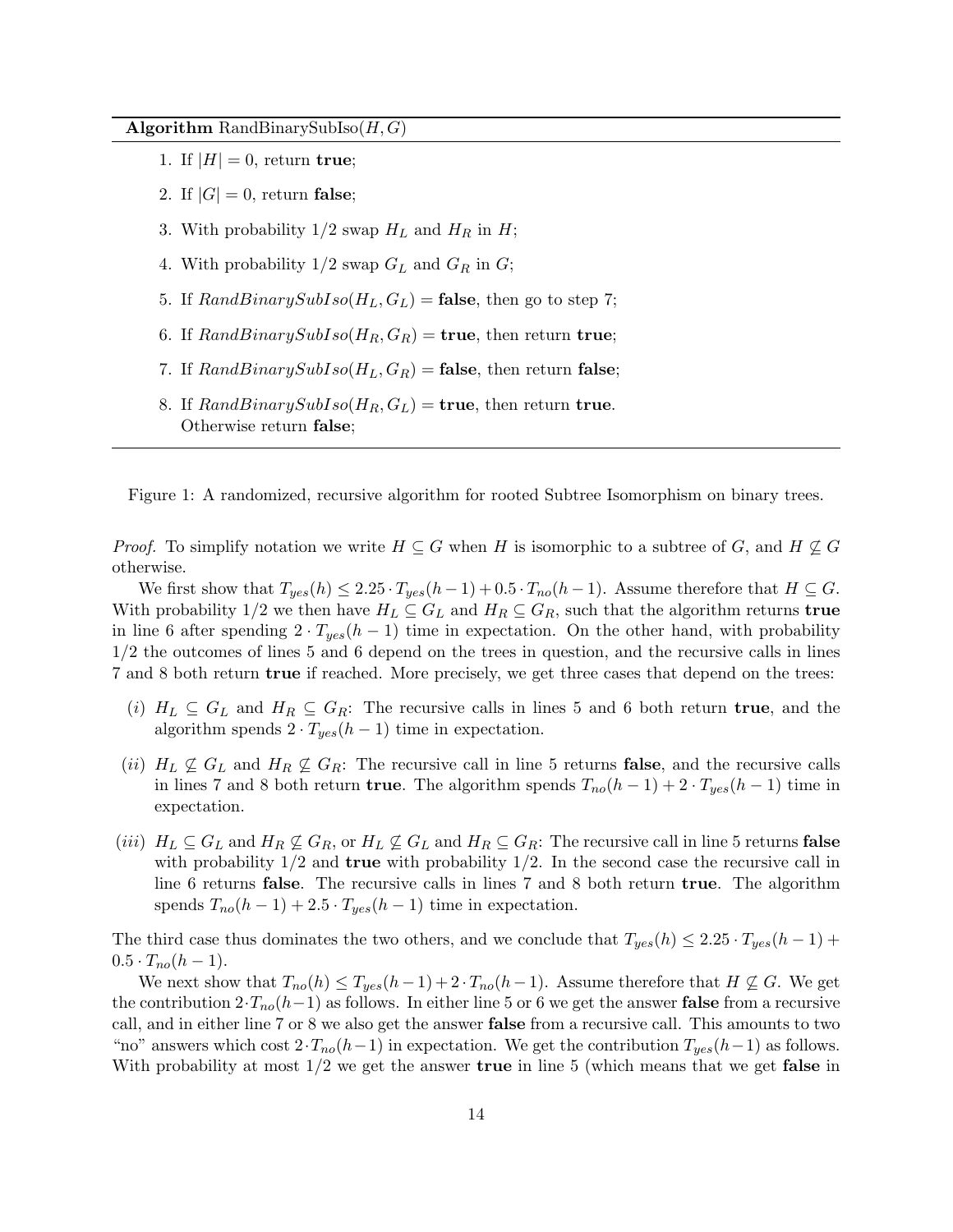line 6). Similarly, with probability at most  $1/2$  we get the answer **true** in line 7 (which means that we get **false** in line 8). In total, we get that  $T_{no}(h) \leq 2 \cdot T_{no}(h-1) + \frac{1}{2}T_{yes}(h-1) + \frac{1}{2}T_{yes}(h-1)$ .

Proof of Theorem 10. Lemma 3 gives us that

$$
\begin{pmatrix}\nT_{yes}(h) \\
T_{no}(h)\n\end{pmatrix}\n\leq\n\begin{pmatrix}\n2.25 & 0.5 \\
1 & 2\n\end{pmatrix}\n\begin{pmatrix}\nT_{yes}(h-1) \\
T_{no}(h-1)\n\end{pmatrix}\n\leq\n\begin{pmatrix}\n2.25 & 0.5 \\
1 & 2\n\end{pmatrix}^h\n\begin{pmatrix}\n1 \\
1\n\end{pmatrix}.
$$

A diagonalization of the matrix yields

$$
\left(\begin{array}{cc} 2.25 & 0.5 \\ 1 & 2 \end{array}\right) = Q^{-1}JQ,
$$

where

$$
Q^{-1} = \begin{pmatrix} \frac{1-\sqrt{33}}{8} & \frac{1-\sqrt{33}}{8} \\ 1 & 1 \end{pmatrix}
$$

$$
J = \begin{pmatrix} \frac{17-\sqrt{33}}{8} & 0 \\ 0 & \frac{17+\sqrt{33}}{8} \end{pmatrix}
$$

$$
Q = \begin{pmatrix} -\frac{4}{\sqrt{33}} & \frac{1}{2} + \frac{1}{2\sqrt{33}} \\ \frac{4}{\sqrt{33}} & \frac{1}{2} - \frac{1}{2\sqrt{33}} \end{pmatrix},
$$

and therefore

$$
\left(\begin{array}{c} T_{yes}(h) \\ T_{no}(h) \end{array}\right) \leq \left(\begin{array}{c} 0.065 \cdot 1.407^h + 0.94 \cdot 2.8431^h \\ -0.109 \cdot 1.407^h + 1.109 \cdot 2.8431^h \end{array}\right).
$$

Thus,  $T(h) = O(2.8431^h)$ , which proves the theorem.

### 3.2 A Faster Algorithm for Ternary Trees

Here we discuss the subtree isomorphism problem for rooted ternary trees. We prove Theorem 3 by showing that Subtree isomorphism for rooted ternary trees of height h can be solved in expected time  $O(6.107<sup>h</sup>)$ . Just as with the binary case, this running time is lower than the runtime given by our generic algorithm for constant degree trees in Section 3.3.

Similarly to the binary case, the proof of the theorem proceeds by a recursive approach. In each recursive call, we consider a randomized decision tree for  $3 \times 3$  bipartite perfect matching, where each query corresponds to a recursive call on height one less. We then analyze the runtime similar to the binary tree case: we distinguish between the "yes" and "no" case of the query answer, and write the running time as two recurrences, one for  $T_{yes}$ , when the algorithm said the trees are isomorphic, and one for  $T_{no}$  when they were not. We analyze the randomized decision tree in terms of the expected number of "yes" and "no" query answers in the worst case.

The randomized query protocol is as follows. Let  $U$  and  $V$  be the two partitions of the bipartite matching instance (respectively,  $U$  are the subtrees of the root of one tree and  $V$  are the subtrees of the root of the other). First we pick U or V at random w.p.  $1/2$ . If we pick V, then the names of U and V are swapped. Now, with probability  $1/6$  we pick a permutation of the vertices in U,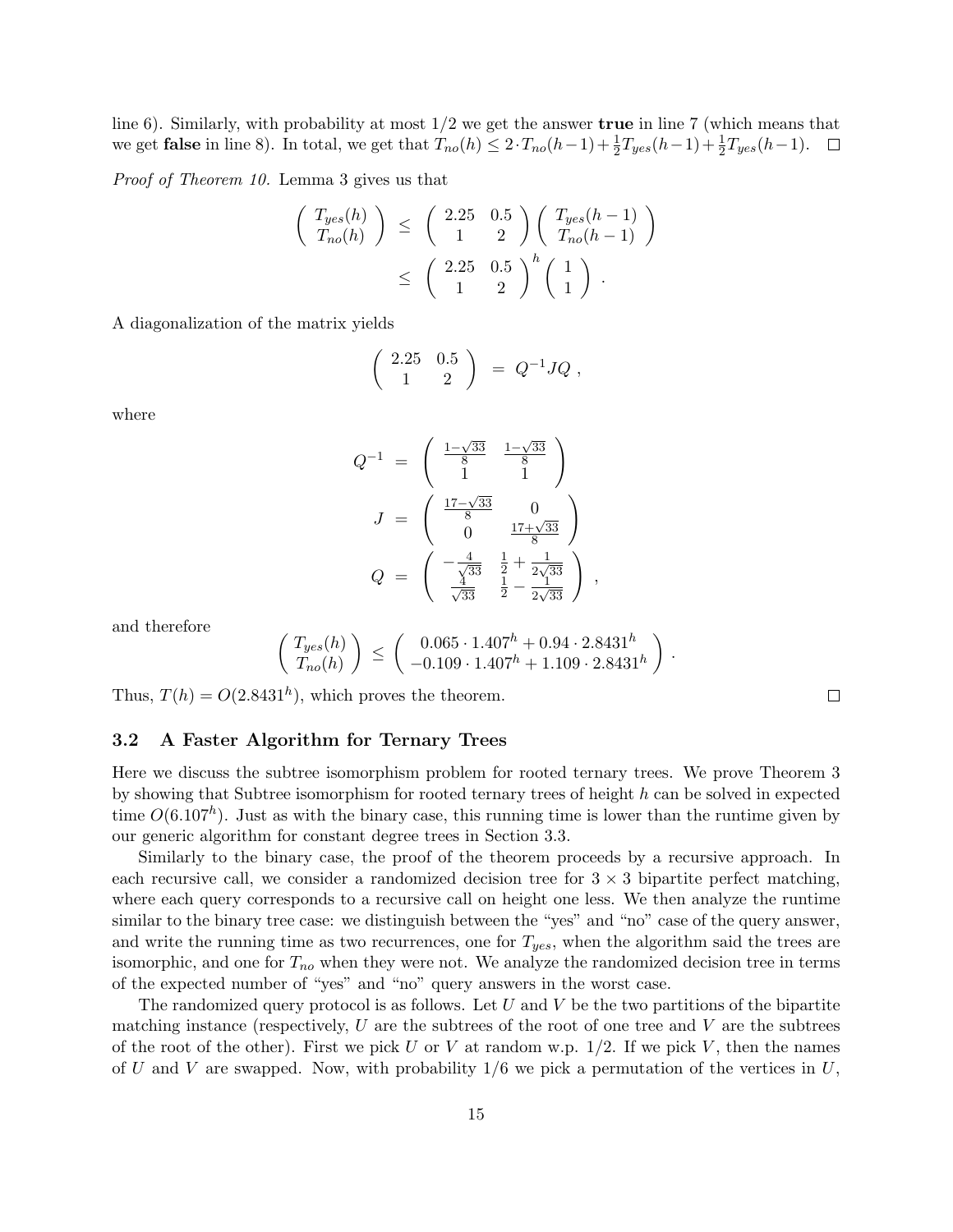

Figure 2: The decision tree used for bipartite matching in the degree 3 case.

and with probability  $1/6$  we pick a permutation of V. After these two permutations are fixed, the protocol is deterministic. Let a, b, c be the nodes of U and  $x, y, z$  be the nodes of V, in the order of the chosen permutations. The deterministic decision tree we use is depicted in Figures 2 and 3.

For each of the  $2^9$  choices for the answers to the 9 edge queries in the  $3 \times 3$  matching instance, we consider each of the 72 randomized choices as described above (swap  $U$  and  $V$ , permute  $U$  and V ) and consider the decision tree, computing the expected number of "yes" and "no" calls. Using a computer program, we establish that when the instance has no perfect matching, the expected number of "yes" calls is always at most  $26/9$ , and the expected number of "no" calls is always at most 37/9; this happens when the complement of the graph consists of a 4-cycle, disjoint from a single edge. On the other hand, if the instance has a perfect matching there are two cases that dominate all others: when the expected number of "yes" calls is 131/36, and the expected number of "no" calls is 61/36, or when the expected number of "yes" calls is 133/36, and the expected number of "no" calls is  $5/3$ . There are thus two options for the recurrence relation, and one of them dominates the other. We present the recurrence that achieves the maximum, and hence gives the worst-case expected runtime for the ternary case.

$$
\left(\begin{array}{c} T_{yes}(h) \\ T_{no}(h) \end{array}\right) \;\leq\; \left(\begin{array}{cc} 133/36 & 5/3 \\ 26/9 & 37/9 \end{array}\right) \left(\begin{array}{c} T_{yes}(h-1) \\ T_{no}(h-1) \end{array}\right) \;\leq\; \left(\begin{array}{cc} 133/36 & 5/3 \\ 26/9 & 37/9 \end{array}\right)^h \left(\begin{array}{c} 1 \\ 1 \end{array}\right)
$$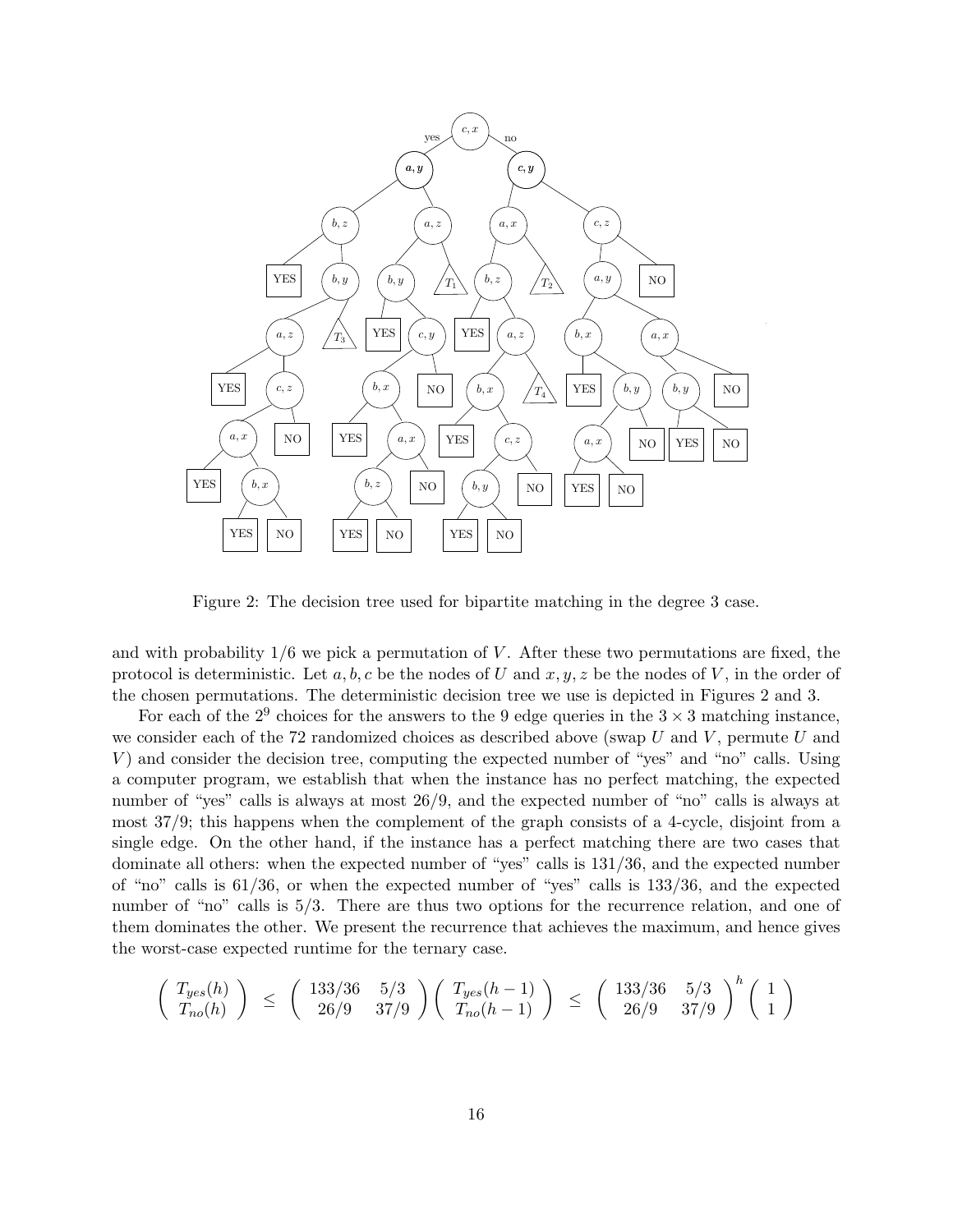

Figure 3: The missing subtrees of the decision tree used for bipartite matching in the degree 3 case.

The diagonalization yields

$$
\left(\begin{array}{cc} 133/36 & 5/3 \\ 26/9 & 37/9 \end{array}\right) = Q^{-1}JQ,
$$

where

$$
J = \begin{pmatrix} \frac{281 - \sqrt{25185}}{72} & 0\\ 0 & \frac{281 + \sqrt{25185}}{72} \end{pmatrix}
$$
  

$$
Q = \begin{pmatrix} \frac{1}{2} + \frac{\sqrt{25185}}{3358} & \frac{1}{2} - \frac{\sqrt{25185}}{3358} \\ -\frac{104}{\sqrt{25185}} & \frac{104}{\sqrt{25185}} \end{pmatrix},
$$

which gives that

$$
\left(\begin{array}{c} T_{yes}(h) \\ T_{no}(h) \end{array}\right) \leq \left(\begin{array}{c} 0.17 \cdot 1.7^h + 0.831 \cdot 6.107^h \\ -0.2 \cdot 1.69^h + 1.21 \cdot 6.107^h \end{array}\right) .
$$

Thus, the running time overall is  $O(6.107<sup>h</sup>)$ .

### 3.3 An algorithm for any constant degree

In this section we describe a way to use randomization to save subtree comparisons in the Edmonds-Matula algorithm [45] for all degrees  $d > 2$ . Recall that the algorithm works as follows. Given two trees  $H$  and  $G$  of constant degree  $d$ , the goal is to decides whether  $H$  is isomorphic to a subtree of  $G$  by using recursion. If the roots of either  $H$  or  $G$  have less than  $d$  children, we simply view the missing subtrees as being a special empty subtree.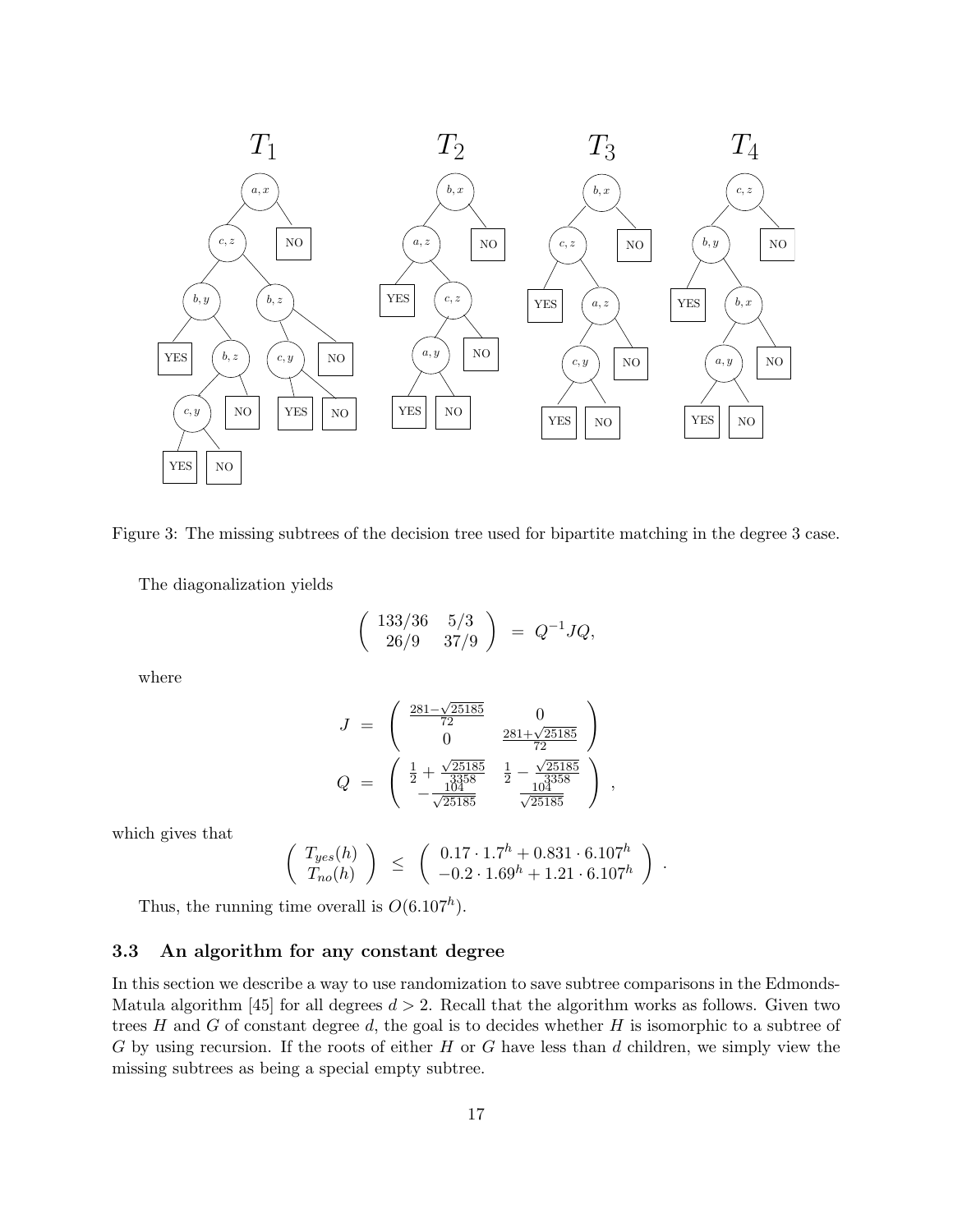- 1. Let  $H_1, \ldots, H_d$  be the d subtrees of H, and let  $G_1, \ldots, G_d$  be the d subtrees of G;
- 2. Build a bipartite graph G with d vertices  $\mathcal{U} = \{u_1, \ldots, u_d\}$  on the left and d vertices  $\mathcal{W} =$  $\{v_1, \ldots, v_d\}$  on the right. For all  $i, j \in [d]$ , connect  $u_i$  and  $v_j$  if and only if  $H_i$  is isomorphic to a subtree of  $G_i$ . We decide which edges appear in the graph recursively.
- 3. Output that  $H$  is isomorphic to a subtree of  $G$  if and only if there is a perfect matching in the bipartite graph  $\mathcal{G}$ .

The runtime of the algorithm is  $O(\min\{d^{2h}, n^2\})$ , where h is the height. Intuitively, we can improve the runtime of the algorithm as follows. Perform recursive calls corresponding to edges  $(u_i, v_j)$  in a random order, and stop as soon as we either detect a perfect matching or rule out the existence of a perfect matching. It is not difficult to show that this randomized version of the algorithm performs  $d^2 - \Omega(1)$  recursive calls in expectation out of the  $d^2$  possible calls. That is, in expectation, we save at least a constant number of recursive calls. This implies that the algorithm runs in  $O((d^2 - \Omega(1))^h)$ expected time, which is faster than the deterministic algorithm. However, we prove below that we can save  $\Omega(d)$  recursive calls in expectation using a slightly different variant of the randomized algorithm.

**Lemma 4.** Let G be a bipartite graph with d vertices  $\mathcal{U} = \{u_1, \ldots, u_d\}$  on the left and d vertices  $W = \{v_1, \ldots, v_d\}$  on the right, and suppose we are given query access to the adjacency matrix of  $G.$  There is a randomized query algorithm that decides whether  $G$  contains a perfect matching by making  $d^2 - \frac{1}{3}$  $rac{1}{3}d + \frac{2}{3}$  $\frac{2}{3}$  queries in expectation, with probability 0 of making an error.

We use the following two claims to prove the lemma.

**Claim 4.** Assume that  $G$  has a perfect matching. Then the following algorithm finds a perfect matching after making  $d^2 - d + 2$  expected queries: Query edges  $(u_i, v_j)$  in a random order, and stop when finding a perfect matching.

*Proof.* Fix a perfect matching present in  $G$  and call its d edges "marked". We stop when all marked edges have been queried. There are  $d^2 - d$  unmarked edges. The probability that a given unmarked edge is not queried is  $\frac{1}{d+1}$ . Therefore, the expected number of unqueried, unmarked edges is  $\frac{d^2-d}{d+1} \geq d-2$ .  $\Box$ 

Claim 5. Assume that  $G$  does not have a perfect matching. Then the following algorithm makes at most  $d^2 - \frac{1}{2}$  $\frac{1}{2}d+1$  queries in expectation before determining that G does not contain a perfect matching.

- 1. With probability  $1/2$  swap U and W;
- 2. Randomly permute the vertices of  $\mathcal{U} = \{u_1, u_2, \ldots, u_d\}$ ;
- 3. Query all edges adjacent to  $u_i$  for i going from 1 to d, but stop when ruling out the existence of a perfect matching, i.e., stop when the set of processed vertices  $S = \{u_1, \ldots, u_i\}$  contains a subset  $S'$  with a neighbourhood  $N(S')$  that is smaller than the size of  $S'$ .

*Proof.* Consider the sets U and W prior to running the algorithm. By Hall's theorem, the set U contains a set S' such that  $|N(S')| < |S'|$ . We can assume that  $|S'| = |N(S')| + 1$ , since otherwise we can iteratively remove a vertex from  $S'$  until this condition is satisfied. Consider two cases.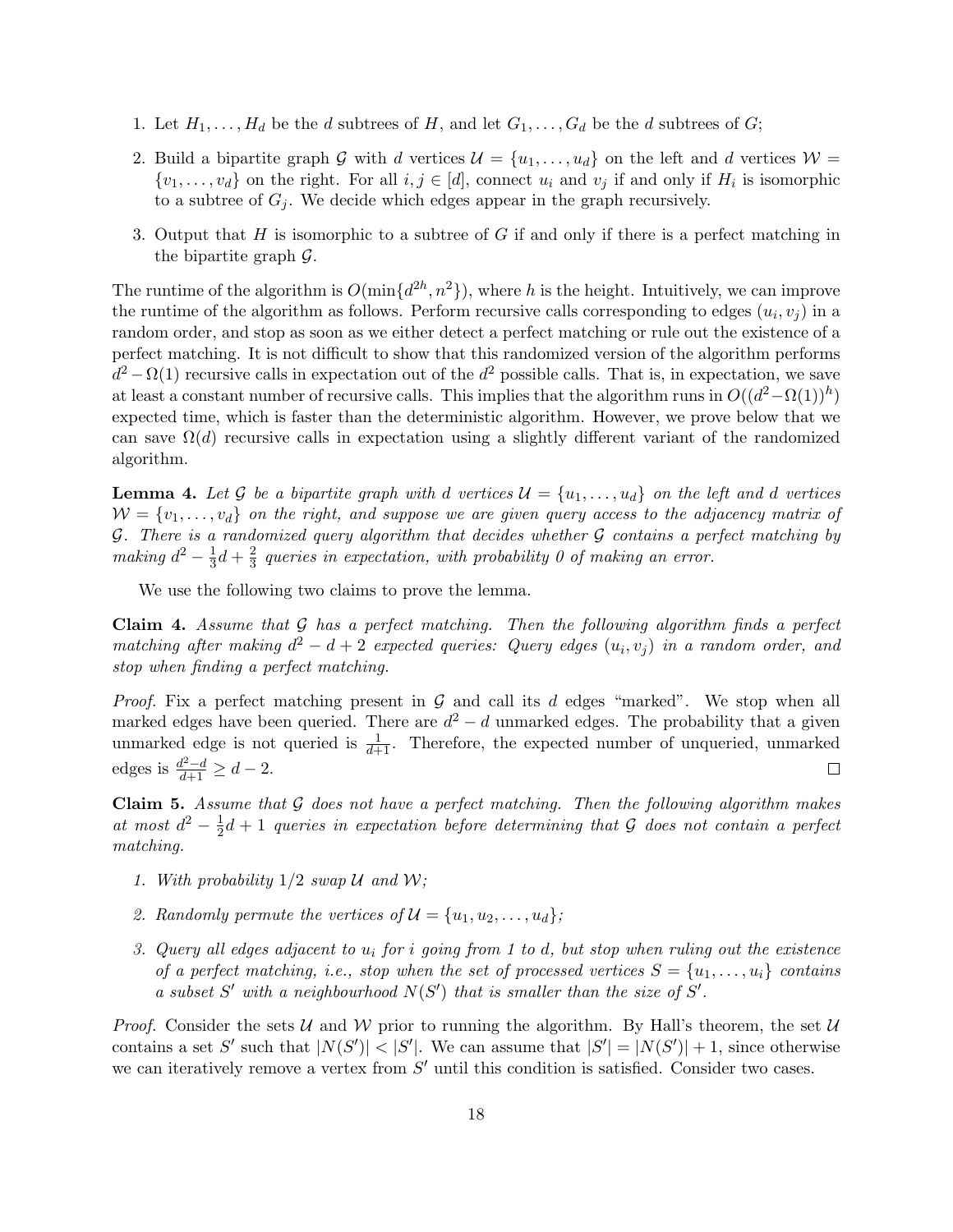- d is even: If  $|S'| \ge \frac{d}{2}+1$ , we define  $T' = \mathcal{W} \setminus N(S')$ . Because  $N(S') \ge d/2$ , we get that  $|T'| \le \frac{d}{2}$ . By our construction of T', we have that  $N(T') \subseteq \mathcal{U} \backslash S'$  and, as a result,  $|N(T')| < |T'|$ . Given the first step of the algorithm, with probability at least  $1/2$  the set U therefore contains a set S' such that  $|N(S')| < |S'| \leq \frac{d}{2}$ .
- d is odd: It follows from as similar argument that, with probability at least  $1/2$ , the set  $\mathcal U$ contains a set S' such that  $|N(S')| < |S'| \leq \frac{d+1}{2}$ .

We now condition on the set U containing S' with  $|S'| \leq \frac{d+1}{2}$  and  $|N(S')| < |S'|$ .

The algorithm stops once it queries all vertices from  $S'$ , since a perfect matching is then ruled out by Hall's theorem. The probability that we do not process a given vertex before processing all vertices in  $S'$  is  $1/(|S'|+1)$ . Therefore the expected number of unprocessed vertices when the algorithm stops is at least

$$
(d-|S'|)\cdot \frac{1}{|S'|+1} \ \geq \ \frac{d-1}{2}\cdot \frac{1}{\frac{d+1}{2}+1} \ = \ \frac{d-1}{d+3} \ .
$$

Hence, with probability  $1/2$ , we query  $d\left(d - \frac{d-1}{d+3}\right)$  edges, and overall the number of queried edges is

$$
\frac{1}{2}\left[d\left(d-\frac{d-1}{d+3}\right)\right]+\frac{1}{2}d^2\ =\ d^2\left(1-\frac{1-\frac{1}{d}}{2(d+3)}\right)\ \leq\ d^2-\frac{1}{2}d+1\ .
$$

In the last inequality we use that  $d \geq 3$ .

Proof of Lemma 4. We prove the lemma by using claims 4 and 5.

With probability  $1/3$  we run the algorithm from Claim 4 and with probability  $2/3$  we run the algorithm from Claim 5. Consider the case when  $\mathcal G$  has a perfect matching. Then the expected number of edges queried is upper bounded by

$$
\frac{1}{3}(d^2 - d + 2) + \frac{2}{3}d^2 = d^2 - \frac{1}{3}d + \frac{2}{3}.
$$

On the other hand, for the case when  $G$  does not contain a perfect matching, the expected number of edges queried is upper bounded by

$$
\frac{1}{3}d^2 + \frac{2}{3}\left(d^2 - \frac{1}{2}d + 1\right) = d^2 - \frac{1}{3}d + \frac{2}{3}.
$$

Overall, regardless of  $\mathcal{G}$ , we therefore query at most  $d^2 - \frac{1}{3}$  $rac{1}{3}d + \frac{2}{3}$  $\frac{2}{3}$  edges in expectation.

Theorem 11. There is a randomized algorithm that solves Subtree Isomorphism on two rooted trees of size  $O(n)$ , constant degree d, and height at most h in expected time  $O\left((d^2-\frac{1}{3})\right)$  $rac{1}{3}d + \frac{2}{3}$  $\left(\frac{2}{3}\right)^h$ . In particular, the algorithm is strongly subquadratic for trees of height

$$
h \leq \left(\frac{2\log d}{\log(d^2 - \frac{1}{3}d + \frac{2}{3})} - \epsilon\right) \cdot \log_d n ,
$$

for any constant  $\epsilon > 0$ .

 $\Box$ 

 $\Box$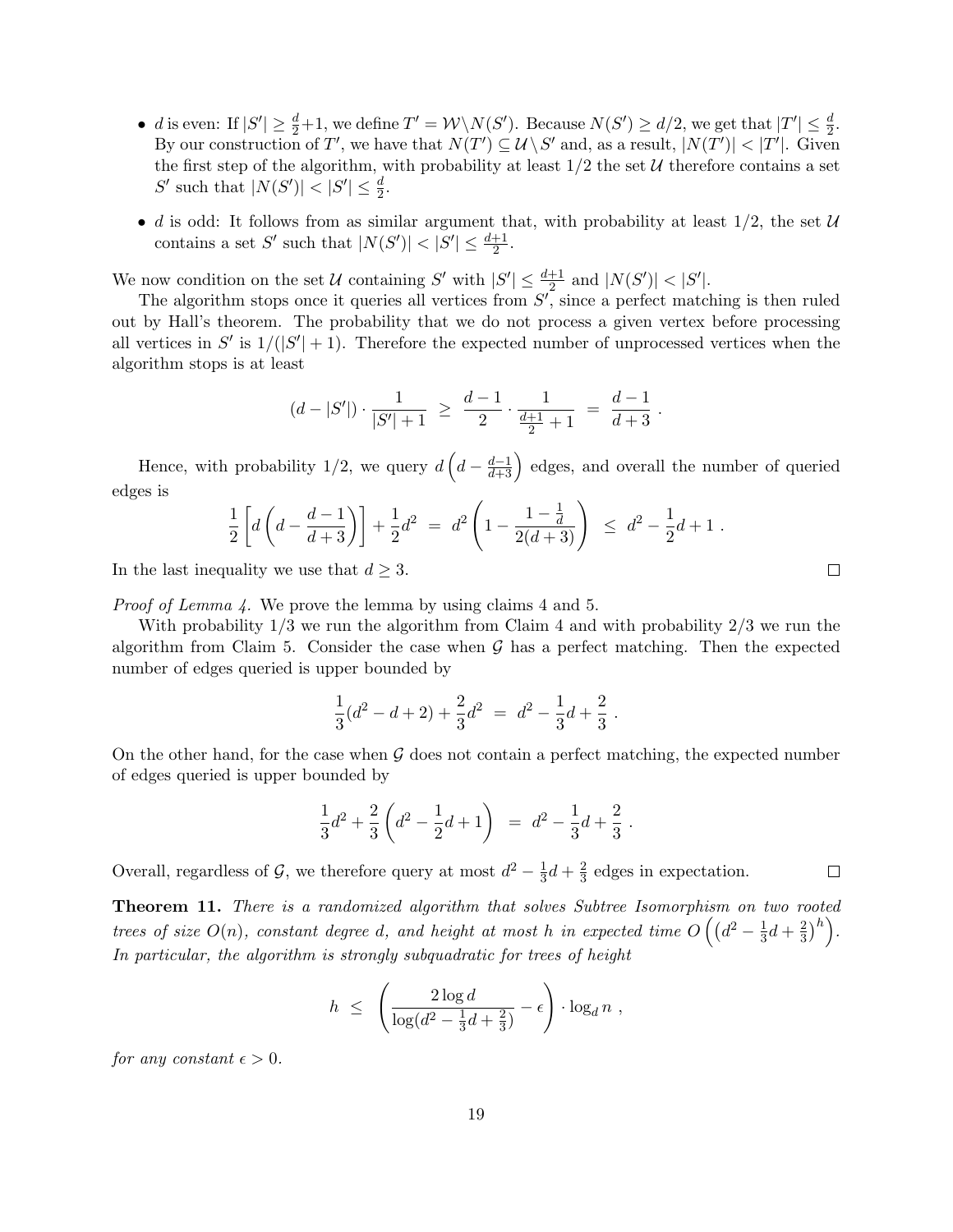*Proof.* We run the following randomized, recursive algorithm that decides whether  $H$  is isomorphic to a subtree of  $G$ .

- 1. Let  $H_1, \ldots, H_d$  be the d subtrees of H, and let  $G_1, \ldots, G_d$  be the d subtrees of G;
- 2. Let G be a bipartite graph with d vertices  $\mathcal{U} = \{u_1, \ldots, u_d\}$  on the left and d vertices  $\mathcal{W} =$  $\{v_1, \ldots, v_d\}$  on the right. For all  $i, j \in [d]$ , let  $u_i$  and  $v_j$  be connected if and only if  $H_i$  is isomorphic to a subtree of  $G_i$ .
- 3. Decide whether the graph  $\mathcal G$  has a perfect matching by running the algorithm from Lemma 4. Whenever we need to decide whether an edge  $(u_i, v_j)$  is present in  $\mathcal{G}$ , do it recursively.

By the proof of Lemma 4, it suffices to query  $d^2 - \frac{1}{3}$  $rac{1}{3}d + \frac{2}{3}$  $\frac{2}{3}$  edges for every level. Given that the height of the trees is upper bounded by  $h$ , we get the desired running time.  $\Box$ 

Acknowledgements. We would like to thank Shiri Chechik, Piotr Indyk, Haim Kaplan, Michael Kapralov, Huacheng Yu, and Uri Zwick for many helpful discussions.

# References

- [1] A. Abboud, A. Backurs, and V. Vassilevska Williams. Tight Hardness Results for LCS and other Sequence Similarity Measures. In Proc. of the 56th FOCS, 2015.
- [2] A. Abboud, F. Grandoni, and V. V. Williams. Subcubic equivalences between graph centrality problems, APSP and diameter. In Proc. of the 26th SODA, pages 1681–1697, 2015.
- [3] A. Abboud and V. Vassilevska Williams. Popular conjectures imply strong lower bounds for dynamic problems. Proc. of the 55th FOCS, pages 434–443, 2014.
- [4] A. Abboud, V. V. Williams, and J. R. Wang. Approximation and fixed parameter subquadratic algorithms for radius and diameter. In Proc. of the 27th SODA, 2016. To appear.
- [5] A. Abboud, V. V. Williams, and O. Weimann. Consequences of faster alignment of sequences. In Automata, Languages, and Programming, pages 39–51. Springer, 2014.
- [6] T. Akutsu and M. M. Halldórsson. On the approximation of largest common subtrees and largest common point sets. Theoretical Computer Science, 233(1):33–50, 2000.
- [7] T. Akutsu, T. Tamura, A. A. Melkman, and A. Takasu. On the complexity of finding a largest common subtree of bounded degree. Theoretical Computer Science, 590:2–16, 2014.
- [8] A. Ambainis, A. M. Childs, B. Reichardt, R. Spalek, and S. Zhang. Any AND-OR formula of size N can be evaluated in time  $N^{1/2+o(1)}$  on a quantum computer. SIAM J. Comput. 39(6):2513–2530, 2010.
- [9] A. Backurs and P. Indyk. Edit Distance Cannot Be Computed in Strongly Subquadratic Time (unless SETH is false). In *Proc. of the 47th STOC*, pages  $51-58$ , 2015.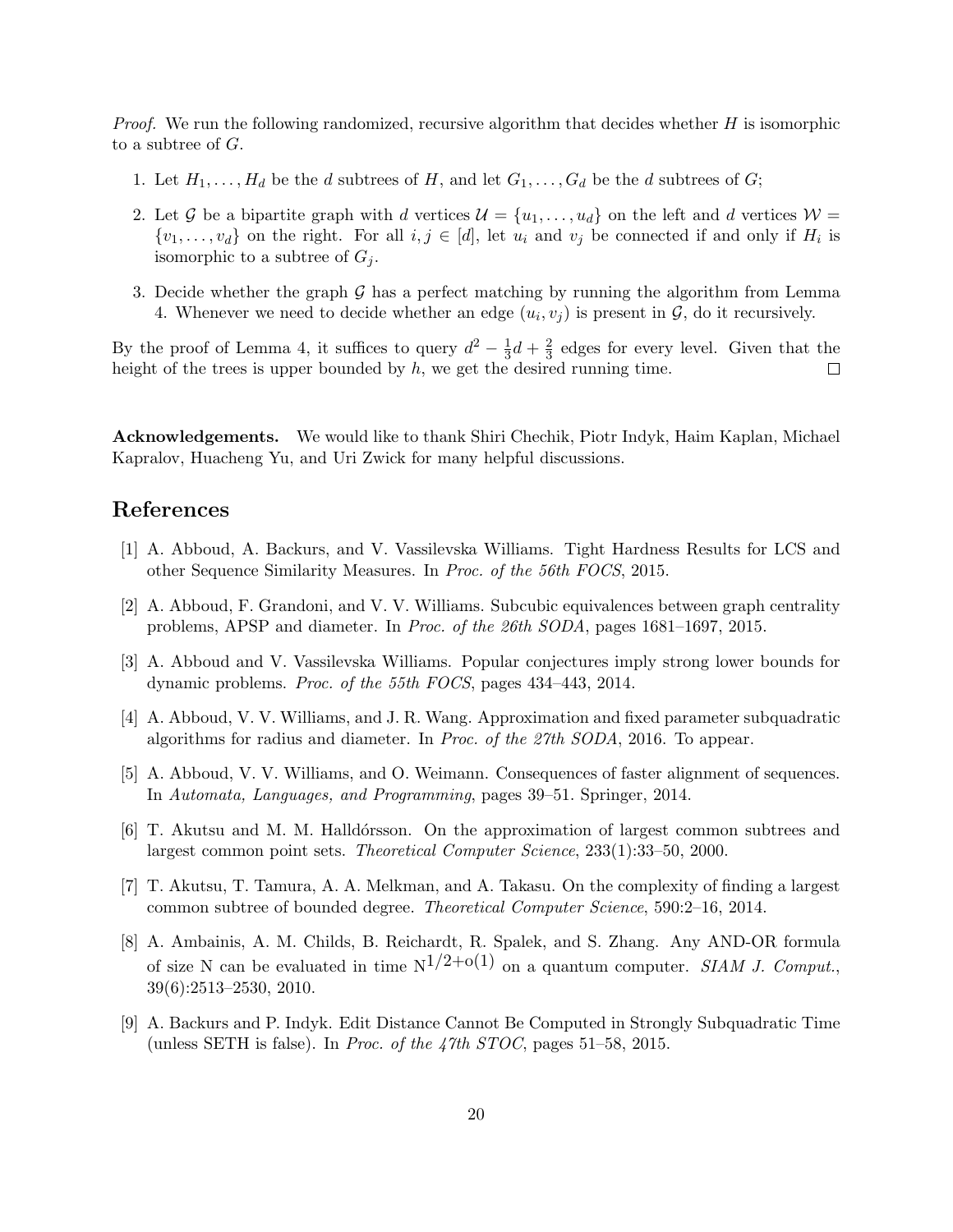- [10] P. Bille. A survey on tree edit distance and related problems. Theoretical Computer Science, 337(1–3):217–239, 2005.
- [11] K. Bringmann. Why walking the dog takes time: Fréchet distance has no strongly subquadratic algorithms unless seth fails. In Proc. of the 55th FOCS, pages 661–670, 2014.
- [12] K. Bringmann and M. Kunnemann. Quadratic Conditional Lower Bounds for String Problems and Dynamic Time Warping. In Proc. of the 56th FOCS, 2015.
- [13] J. Cheriyan. Randomized  $O(M(|V|))$  algorithms for problems in matching theory. SIAM Journal on Computing, 26(6):1635–1655, 1997.
- [14] M. J. Chung.  $O(n^{2.5})$  time algorithms for the subgraph homeomorphism problem on trees. Journal of Algorithms, 8(1):106–112, 1987.
- [15] R. Cole and R. Hariharan. Tree pattern matching and subset matching in randomized O(n  $\log^3 m$ ) time. In *Proc. of the 29th STOC*, pages 66–75, 1997.
- [16] R. Cole and R. Hariharan. Verifying candidate matches in sparse and wildcard matching. In Proc. of the 34th STOC, pages 592–601, 2002.
- [17] R. Cole and R. Hariharan. Tree pattern matching to subset matching in linear time. SIAM Journal on Computing, 32(4):1056–1066, 2003.
- [18] M. Cygan, J. Pachocki, and A. Socala. The hardness of subgraph isomorphism. CoRR, abs/1504.02876, 2015.
- [19] A. Dessmark, A. Lingas, and A. Proskurowski. Faster algorithms for subgraph isomorphism of k-connected partial k-trees. Algorithmica, 27(3-4):337–347, 2000.
- [20] Y. Dinitz, A. Itai, and M. Rodeh. On an algorithm of zemlyachenko for subtree isomorphism. Information Processing Letters, 70(3):141–146, 1999.
- [21] M. Dubiner, Z. Galil, and E. Magen. Faster tree pattern matching. Journal of the ACM  $(JACM)$ , 41(2):205–213, 1994.
- [22] F. L. Gall. Powers of tensors and fast matrix multiplication. In Proc. of the 39th ISSAC, pages 296–303, 2014.
- [23] B. Gallagher. Matching structure and semantics: A survey on graph-based pattern matching. AAAI FS, 6:45–53, 2006.
- [24] M. R. Garey and D. S. Johnson. Computers and intractability, volume 29. W. H. Freeman, 2002.
- [25] A. C. Giannopoulou, G. B. Mertzios, and R. Niedermeier. Polynomial fixed-parameter algorithms: A case study for longest path on interval graphs. In Proc. of IPEC, 2015. To appear.
- [26] P. B. Gibbons, R. M. Karp, G. L. Miller, and D. Soroker. Subtree isomorphism is in random NC. Discrete Applied Mathematics, 29(1):35–62, 1990.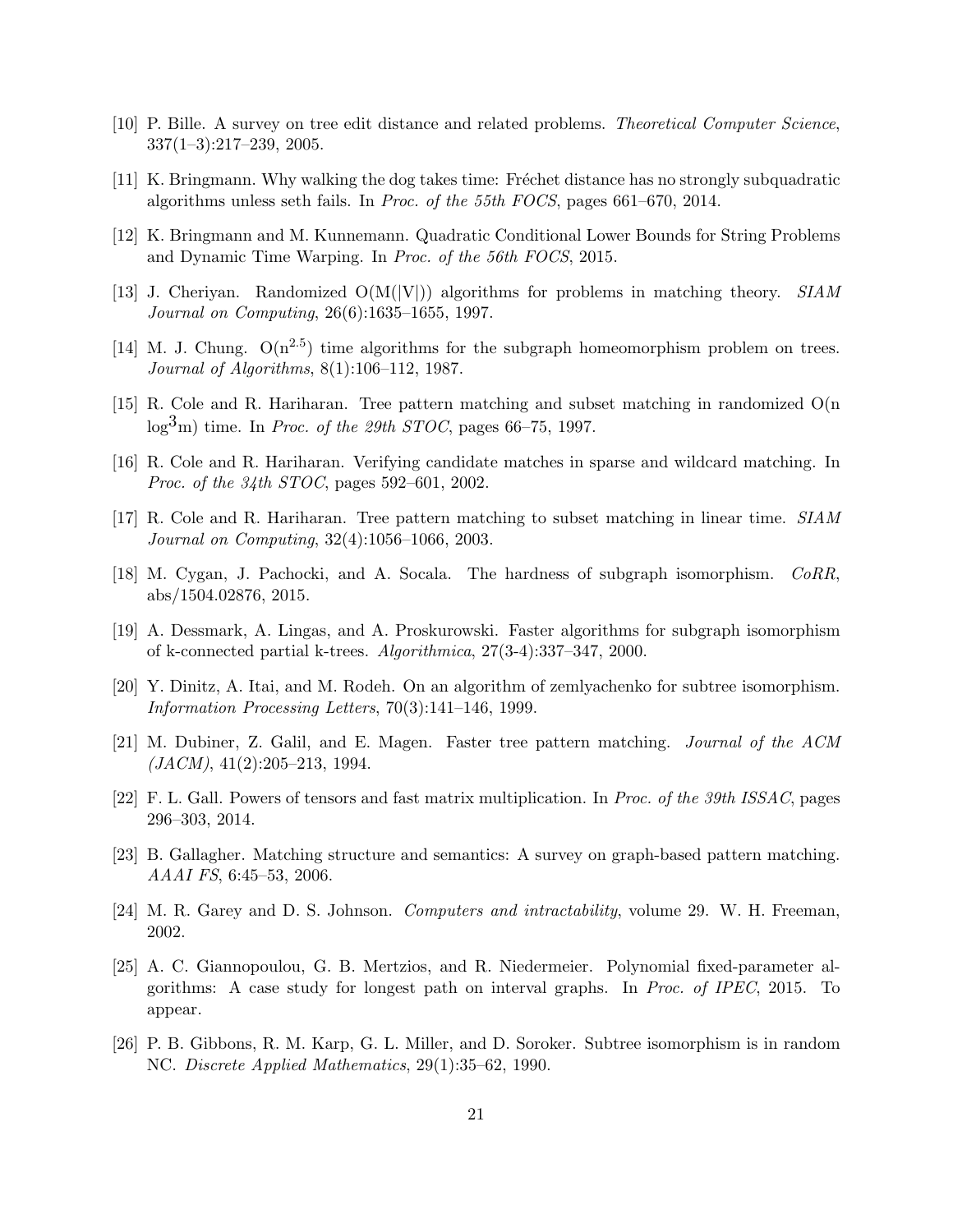- [27] D. Gusfield. Algorithms on strings, trees and sequences: Computer Science and Computational Biology. Cambridge University Press, 1997.
- [28] C. M. Hoffmann and M. J. O'Donnell. Pattern matching in trees. Journal of the ACM (JACM), 29(1):68–95, 1982.
- [29] J. E. Hopcroft and R. E. Tarjan. Isomorphism of planar graphs. In Proc. of Complexity of Computer Computations, pages 131–152. 1972.
- [30] R. Impagliazzo and R. Paturi. On the complexity of k-SAT. Journal of Computer and System Sciences, 62(2):367–375, 2001.
- [31] R. Impagliazzo, R. Paturi, and F. Zane. Which problems have strongly exponential complexity? Journal of Computer and System Sciences, 63:512–530, 2001.
- [32] P. Indyk. Deterministic superimposed coding with applications to pattern matching. In Proc. of the 38th FOCS, pages 127–136, 1997.
- [33] P. Indyk. Faster algorithms for string matching problems: Matching the convolution bound. In Proc. of the 39th FOCS, pages 166–173, 1998.
- [34] R. M. Karp. Reducibility among combinatorial problems. In Complexity of Computer Computations, The IBM Research Symposia Series, pages 85–103. Springer US, 1972.
- [35] S. Khanna, R. Motwani, and F. F. Yao. Approximation algorithms for the largest common subtree problem. Technical report, Stanford University, 1995.
- [36] P. Kilpeläinen and H. Mannila. Ordered and unordered tree inclusion. *SIAM Journal on* Computing, 24(2):340–356, 1995.
- [37] S. R. Kosaraju. Efficient tree pattern matching (preliminary version). In Proc. of the 30th FOCS, pages 178–183, 1989.
- [38] A. Lingas. An application of maximum bipartite c-matching to subtree isomorphism. In *Proc.* of the 8th CAAP, pages 284–299, 1983.
- [39] A. Lingas. Subgraph isomorphism for biconnected outerplanar graphs in cubic time. Theoretical Computer Science, 63(3):295–302, 1989.
- [40] A. Lingas and M. Karpinski. Subtree isomorphism is NC reducible to bipartite perfect matching. Information Processing Letters, 30(1):27–32, 1989.
- [41] L. Lovász and M. D. Plummer. *Matching theory*, volume 367. American Mathematical Soc., 2009.
- [42] D. Marx and M. Pilipczuk. Everything you always wanted to know about the parameterized complexity of subgraph isomorphism (but were afraid to ask). In Proc. of the 31st STACS, pages 542–553, 2014.
- [43] J. Matoušek and R. Thomas. On the complexity of finding iso-and other morphisms for partial k-trees. Discrete Mathematics, 108(1):343–364, 1992.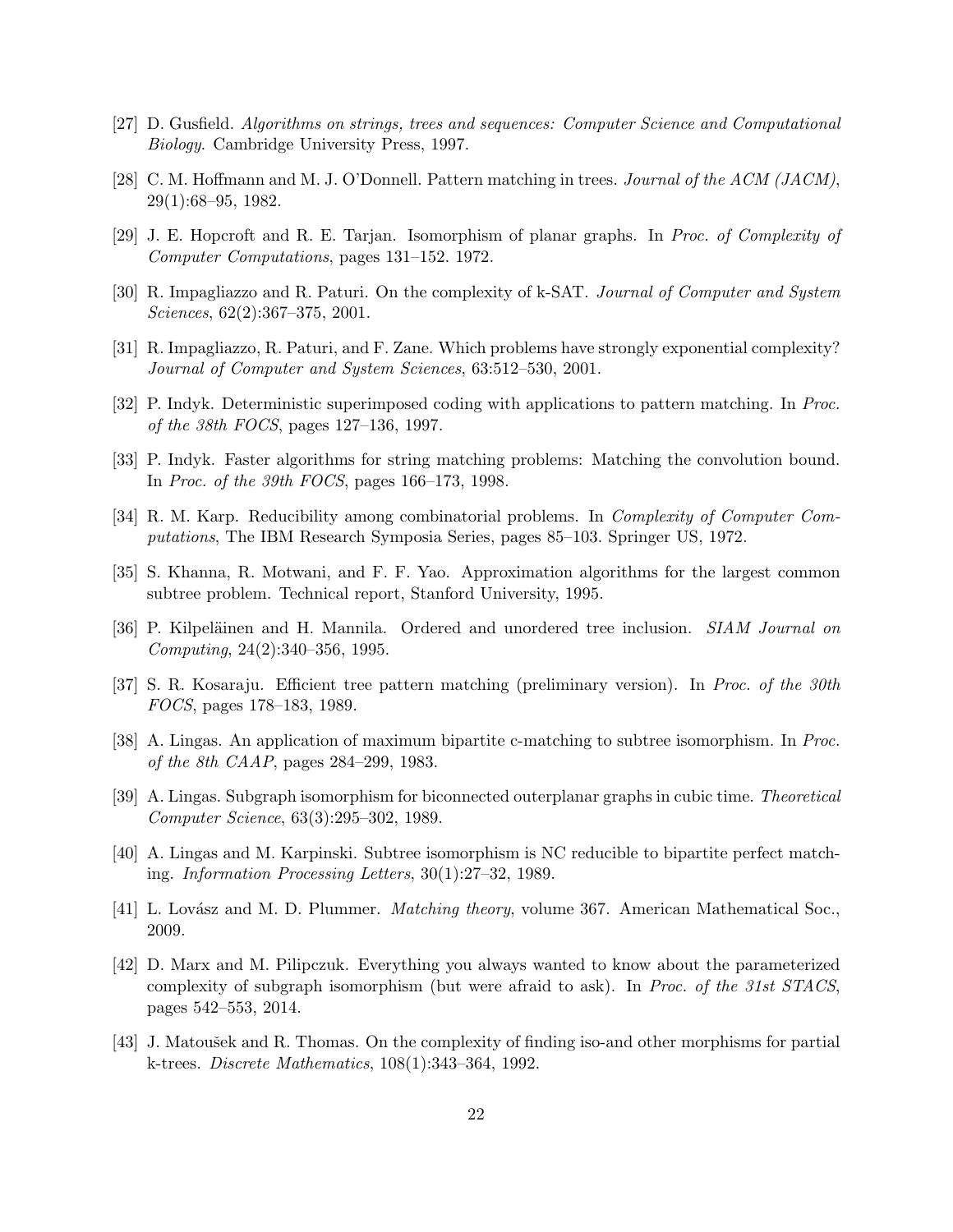- [44] D. W. Matula. An algorithm for subtree identification. SIAM Review, 10:273–274, 1968.
- [45] D. W. Matula. Subtree isomorphism in  $O(n^{5/2})$ . In Algorithmic Aspects of Combinatorics, volume 2 of Annals of Discrete Mathematics, pages 91–106. Elsevier, 1978.
- [46] M. Mucha and P. Sankowski. Maximum matchings via gaussian elimination. In Proc. of the 45th FOCS, pages 248–255, 2004.
- [47] M. Patrascu and R. Williams. On the possibility of faster SAT algorithms. In Proc. of the 21st SODA, volume 10, pages 1065–1075, 2010.
- [48] S. W. Reyner. An analysis of a good algorithm for the subtree problem. SIAM Journal on Computing, 6(4):730–732, 1977.
- [49] L. Roditty and V. Vassilevska Williams. Fast approximation algorithms for the diameter and radius of sparse graphs. In Proc. of the 45th STOC, pages 515–524, 2013.
- [50] M. Saks and A. Wigderson. Probabilistic boolean decision trees and the complexity of evaluating game trees. In Proc. of the 27th FOCS, pages 29–38, 1986.
- [51] R. Shamir and D. Tsur. Faster subtree isomorphism. Journal of Algorithms, 33(2):267–280, 1999.
- [52] K.-C. Tai. The tree-to-tree correction problem. Journal of the ACM (JACM), 26(3):422–433, 1979.
- [53] G. Valiente. Algorithms on trees and graphs. Springer Science & Business Media, 2013.
- [54] R. M. Verma. Strings, trees, and patterns. Information Processing Letters, 41(3):157–161, 1992.
- [55] R. Williams. A new algorithm for optimal 2-constraint satisfaction and its implications. Theoretical Computer Science, 348(2):357–365, 2005.
- [56] V. V. Williams. Multiplying matrices faster than coppersmith-winograd. In Proc. of the 44th STOC, pages 887–898, 2012.
- [57] K. Zhang and T. Jiang. Some max snp-hard results concerning unordered labeled trees. Information Processing Letters, 49(5):249–254, 1994.
- [58] K. Zhang and D. Shasha. Simple fast algorithms for the editing distance between trees and related problems. SIAM journal on computing, 18(6):1245–1262, 1989.
- [59] K. Zhang, R. Statman, and D. Shasha. On the editing distance between unordered labeled trees. Information processing letters, 42(3):133–139, 1992.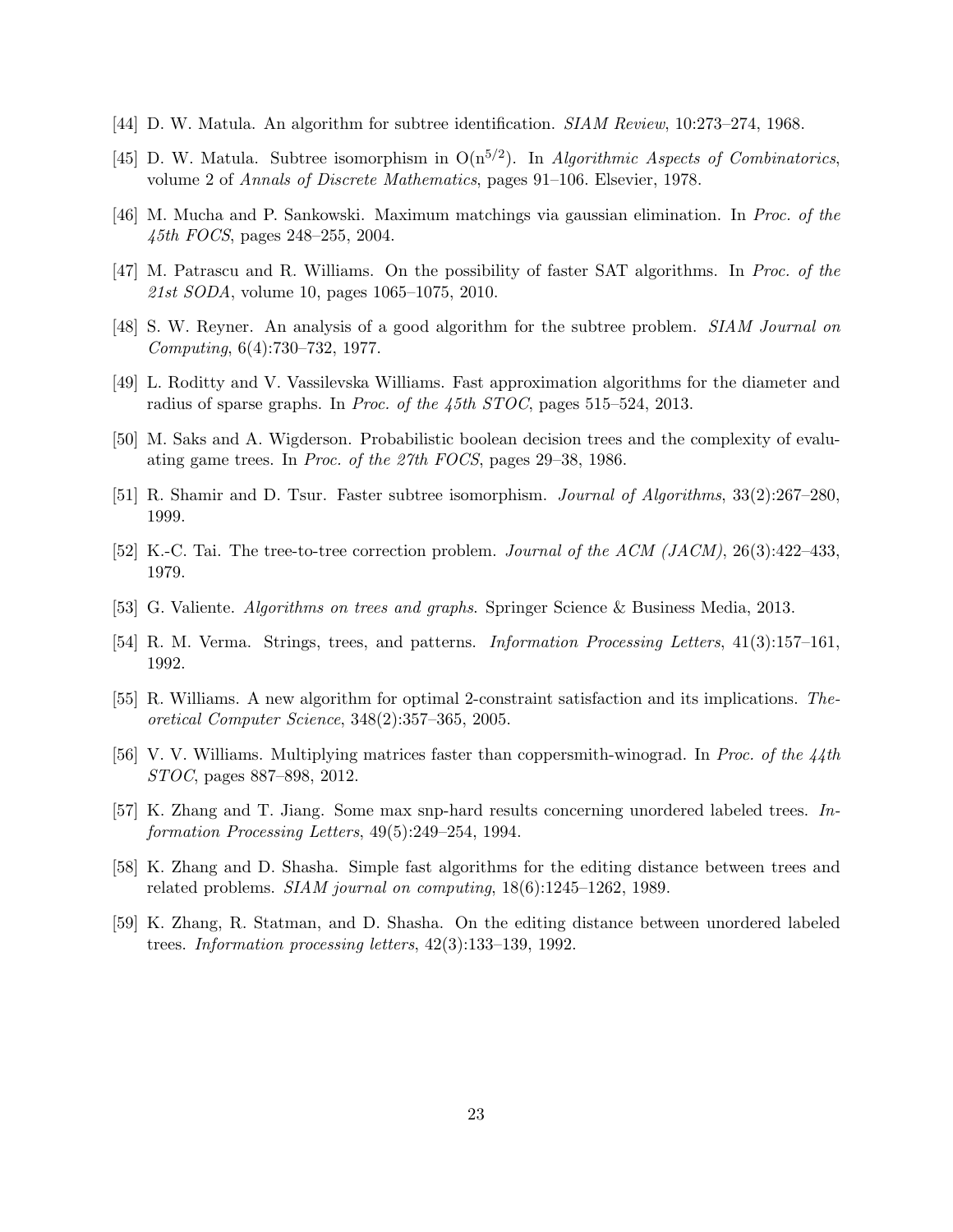## A Analysis of the Edmonds-Matula algorithm and its variants

**Lemma 5.** On binary trees, the Edmonds-Matula algorithm takes  $O(mn)$  time, where  $m = |H|$ ,  $n =$  $|G|$ .

*Proof.* Denote by  $m_L, m_R, n_L, n_R$  the sizes of  $H_L, H_R, G_L, G_R$ , the left and right subtrees of H and G, notice that  $m_L + m_R = m - 1$ ,  $n_L + n_R = n - 1$ . The runtime of the algorithm is described by the recurrence

$$
T(0,n) = T(m,0) = 1,
$$
  
\n
$$
T(m,n) = 1 + T(m_L, n_L) + T(m_R, n_R) + T(m_L, n_R) + T(m_R, n_L).
$$

Then, by induction, we prove  $T(m, n) \leq mn$ ,

$$
T(m, n) = 1 + T(m_L, n_L) + T(m_R, n_R) +
$$
  
\n
$$
T(m_L, n_R) + T(m_R, n_L)
$$
  
\n
$$
\leq 1 + m_L \cdot n_L + m_R \cdot n_R + m_L \cdot n_R + m_R \cdot n_L
$$
  
\n
$$
= 1 + (m_L + m_R) \cdot (n_L + n_R)
$$
  
\n
$$
= 1 + (m - 1)(n - 1)
$$
  
\n
$$
\leq mn.
$$

 $\Box$ 

As mentioned in section 3, this algorithm is easily extended to solve the labelled version of the problem or the Largest Common Subtree problem for any constant bounded degree  $d = O(1)$ . For completeness, we include pseudo-code of a variant that solves the Labelled Largest Common Subtree problem, generalizing both.

```
Algorithm 1: LLCS(H, G, d)if Size(F) = 0 or Size(G) = 0 then
      return 0
    end if
    for i = 1 to d do
      for j = 1 to d do
        if Label(H. Children[i]) = Label(G. Children[j]) then
           Sub[i, j] \leftarrow LLCS(Subtree(H.Chil dren[i]), Subtree(G.Chil dren[j]), d)else
           Sub[i, j] \leftarrow 0end if
      end for
    end for
    w \leftarrow the weight of a maximum weight bipartite matching in the bipartite graph with
    edges defined by Sub[i, j].
    return w + 1
```